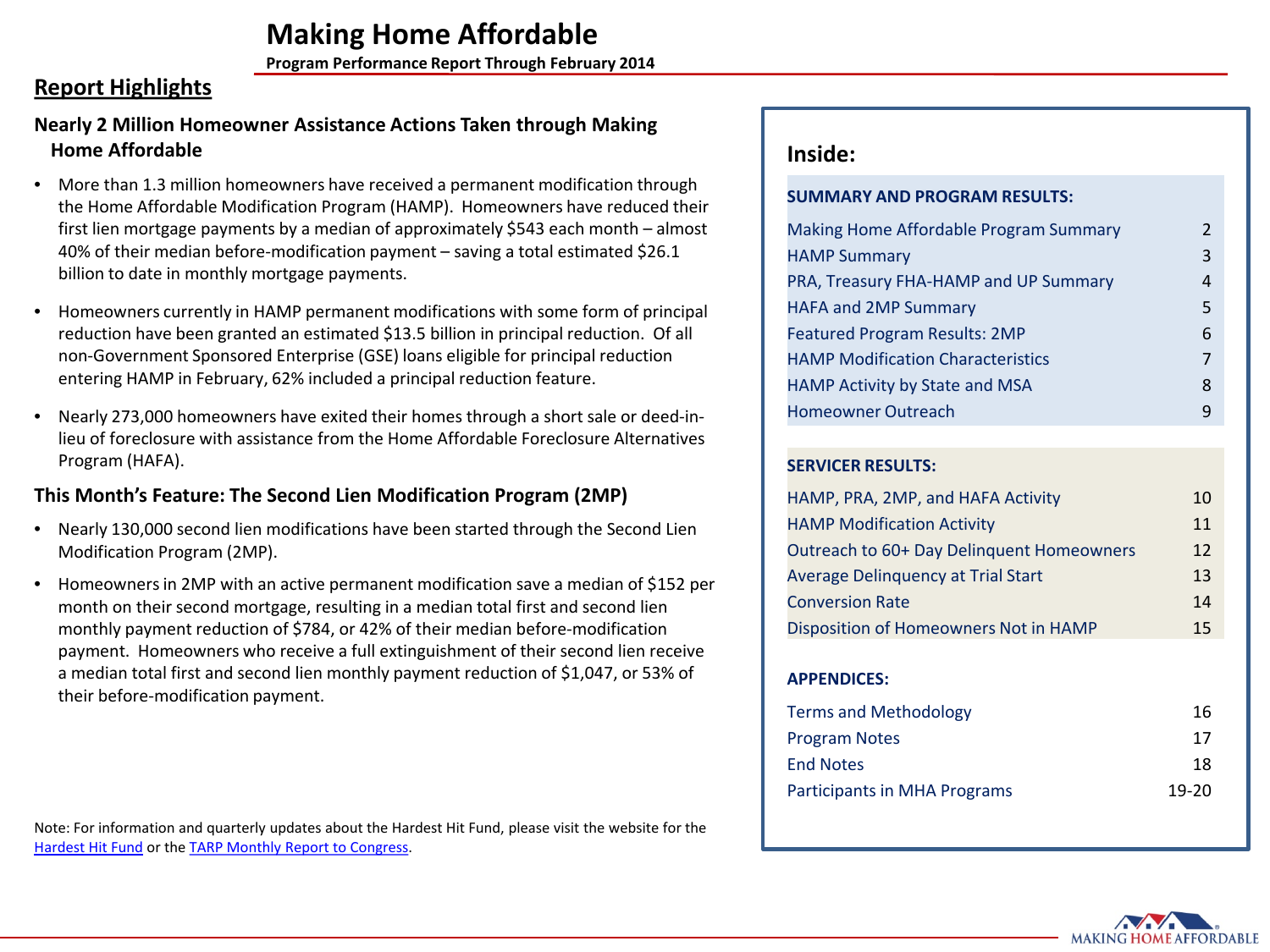**Program Performance Report Through February 2014**

## **Making Home Affordable Program Activity**

The Making Home Affordable Program was launched in March 2009 with the Home Affordable Modification Program (HAMP), which provides assistance to struggling homeowners by lowering monthly first lien mortgage payments to an affordable level. Additional programs were subsequently rolled out to expand the program's reach.

**In total, the MHA program has completed nearly 2 million first and second lien permanent modifications, HAFA transactions, and UP forbearance plans.**

|                                                                | Program-to-Date | <b>Reported Since Prior</b><br><b>Period</b> | Program                                | <b>Purpose</b>                                                                                                                                                                                                                                                                                                                                                                                                                                                                                                                                                                                           |  |
|----------------------------------------------------------------|-----------------|----------------------------------------------|----------------------------------------|----------------------------------------------------------------------------------------------------------------------------------------------------------------------------------------------------------------------------------------------------------------------------------------------------------------------------------------------------------------------------------------------------------------------------------------------------------------------------------------------------------------------------------------------------------------------------------------------------------|--|
| MHA First Lien Permanent Modifications<br>Started <sup>®</sup> | 1,555,377       | 19,324                                       | MHA First Lien<br><b>Modifications</b> | The Home Affordable Modification Program (HAMP)<br>provides eligible borrowers the opportunity to lower the<br>first lien mortgage payment to affordable and sustainabl<br>levels through a uniform loan modification process.<br>Effective June 2012, HAMP's eligibility requirements wer<br>expanded to include a "Tier 2" evaluation for non-GSE                                                                                                                                                                                                                                                      |  |
| 2MP Modifications Started                                      | 129.674         | 3.127                                        |                                        |                                                                                                                                                                                                                                                                                                                                                                                                                                                                                                                                                                                                          |  |
| <b>HAFA Transactions Completed</b>                             | 272.933         | 6,386                                        |                                        |                                                                                                                                                                                                                                                                                                                                                                                                                                                                                                                                                                                                          |  |
| UP Forbearance Plans Started (through<br>January 2014)         | 38.652          | 207                                          |                                        | loans that is modeled after the GSE Standard Modificatio<br>and includes properties that are currently occupied by a<br>tenant as well as vacant properties the borrower intends<br>to rent. FHA-HAMP and RD-HAMP provide first lien<br>$\mathbf{r} \cdot \mathbf{r}$ , and $\mathbf{r} \cdot \mathbf{r}$ , and $\mathbf{r} \cdot \mathbf{r}$ , and $\mathbf{r} \cdot \mathbf{r}$ , and $\mathbf{r} \cdot \mathbf{r}$ , and $\mathbf{r} \cdot \mathbf{r}$ , and $\mathbf{r} \cdot \mathbf{r}$ , and $\mathbf{r} \cdot \mathbf{r}$ , and $\mathbf{r} \cdot \mathbf{r}$ , and $\mathbf{r} \cdot \mathbf{r$ |  |
| Cumulative Activity <sup>1</sup>                               | 1,996,636       | 29,044                                       |                                        |                                                                                                                                                                                                                                                                                                                                                                                                                                                                                                                                                                                                          |  |

\*Program-to-Date Total Includes :

- 1,339,742 GSE and Non-GSE HAMP permanent modifications
- 29,097 FHA- and RD-HAMP modifications
- 186,538 GSE Standard Modifications since October 2011 under the GSEs' Servicer Alignment Initiative

### **MHA Program Activity**



**Cumulative Transactions Completed**

Source: HAMP system of record for HAMP, 2MP, HAFA, FHA-HAMP, and RD-HAMP. UP participation is reported via exported via exponent of the standard of the standard of the standard Mae and Freddie Mac.

| <b>Purpose</b>                                                                                                                                                                                                                                                                                                                                                                                                                                                                                                                                                                                                                                                                                                                             |
|--------------------------------------------------------------------------------------------------------------------------------------------------------------------------------------------------------------------------------------------------------------------------------------------------------------------------------------------------------------------------------------------------------------------------------------------------------------------------------------------------------------------------------------------------------------------------------------------------------------------------------------------------------------------------------------------------------------------------------------------|
| The Home Affordable Modification Program (HAMP)<br>provides eligible borrowers the opportunity to lower their<br>first lien mortgage payment to affordable and sustainable<br>levels through a uniform loan modification process.<br>Effective June 2012, HAMP's eligibility requirements were<br>expanded to include a "Tier 2" evaluation for non-GSE<br>loans that is modeled after the GSE Standard Modification<br>and includes properties that are currently occupied by a<br>tenant as well as vacant properties the borrower intends<br>to rent. FHA-HAMP and RD-HAMP provide first lien<br>modifications for distressed borrowers in loans<br>guaranteed through the Federal Housing Administration<br>and Rural Housing Service. |
| Provides modifications and extinguishments on second<br>liens when there has been an eligible first lien<br>modification on the same property.                                                                                                                                                                                                                                                                                                                                                                                                                                                                                                                                                                                             |
| Provides transition alternatives to foreclosure in the form<br>of a short sale or deed-in-lieu of foreclosure. Effective<br>November 2012, the GSEs jointly streamlined their short<br>sale and deed-in-lieu of foreclosure programs. The GSE<br>Standard HAFA program is closely aligned with Treasury's<br>MHA HAFA program. A short sale requires a third-party<br>purchaser and cooperation of junior lienholders and<br>mortgage insurers to complete the transaction.                                                                                                                                                                                                                                                                |
| Provides temporary forbearance of mortgage principal to<br>enable unemployed borrowers to look for a new job<br>without fear of foreclosure.                                                                                                                                                                                                                                                                                                                                                                                                                                                                                                                                                                                               |
|                                                                                                                                                                                                                                                                                                                                                                                                                                                                                                                                                                                                                                                                                                                                            |

*See Appendix for Terms and Methodology, Program Notes, End Notes and additional information on servicer participants in Making Home Affordable programs.* 

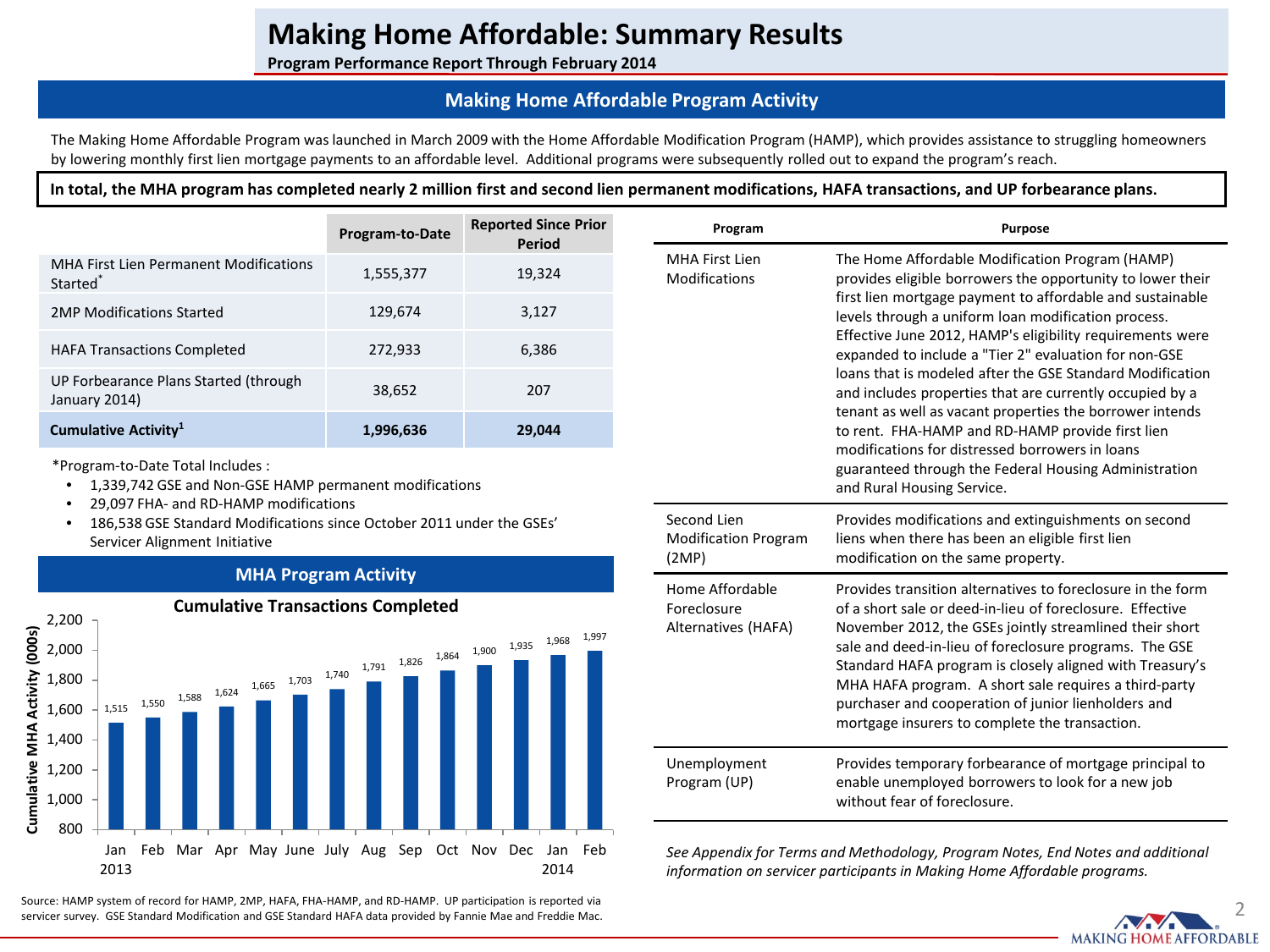**Program Performance Report Through February 2014**

## **HAMP (First Lien) Modifications**

| <b>HAMP Activity Through February 2014</b> |                                                                     | <b>Total</b> |
|--------------------------------------------|---------------------------------------------------------------------|--------------|
| Trial<br><b>Modifications</b>              | <b>All Trials Started</b>                                           | 2,173,922    |
|                                            | Tier 1                                                              | 2,110,019    |
|                                            | Tier 2                                                              | 63,903       |
|                                            | Trials Reported Since Last Report <sup>2</sup>                      | 10,184       |
|                                            | <b>Active Trials</b>                                                | 50,798       |
|                                            | Trial Modifications Cancelled since Verified Income<br>Requirement* | 80,334       |
| <b>Permanent Modifications</b>             | All Permanent Modifications Started                                 | 1,339,742    |
|                                            | Tier 1                                                              | 1,295,670    |
|                                            | Tier 2                                                              | 44.072       |
|                                            | Permanent Modifications Reported Since Last Report                  | 12,455       |
|                                            | Permanent Modifications Disqualified (Cumulative)**                 | 375,071      |
|                                            | <b>Active Permanent Modifications</b>                               | 939,008      |

\* When Treasury first launched HAMP in the spring of 2009, servicers were not required to verify a borrower's income prior to commencing a trial modification. This was the policy because of the severity of the crisis, the number of homeowners already in default, and the fact that servicers had not yet built the systems to fully implement the program. However, this resulted in many trials being cancelled once income was verified. Treasury required all servicers to verify a borrower's income as of June 2010, which substantially lowered trial cancelations. Prior to that date, 703,048 trials were cancelled, for a cumulative of 783,382. \* \* Does not include 25.663 loans paid off.

### **Estimated Eligible Loans and Borrowers**

Under the original HAMP program, launched in March 2009, now referred to as "Tier 1," eligible loans include conventional loans more than 60 days delinquent (unless the borrower is in imminent default), that originated on or before January 1, 2009 with a current unpaid principal balance below the maximum conforming loan limit and were owner-occupied at origination.

Homeowners who have HAMP-eligible loans may qualify for Tier 1 if they meet additional criteria including, but not limited to requiring: a debt-to-income ratio greater than 31%, occupancy, employment, and pooling and servicing agreement eligibility. Based on current estimates, of the 3 million homeowners who are currently 60+ days delinquent, an estimated 500,000 homeowners are potentially eligible for HAMP Tier 1.

On January 27, 2012, Treasury announced an expansion of the eligibility for HAMP to reduce additional foreclosures and help stabilize neighborhoods. The eligibility was expanded for non-GSE loans to (1) allow for more flexible debt-to-income criteria and (2) include properties that are currently occupied by a tenant, as well as vacant properties which the borrower intends to rent. This expanded HAMP criteria, referred to as HAMP "Tier 2," became effective on June 1, 2012 (although not all servicers began offering Tier 2 modifications on that date).



Servicers may enter new trial modifications into the HAMP system of record at any time. For example, 10,184 trials have entered the HAMP system of record since the prior report; 8,523 were trials with a first payment recorded this month.



### **HAMP Permanent Modifications Started (Cumulative)**

### **HAMP Trials Started**

3

**MAKING HOME AFFORDABLE**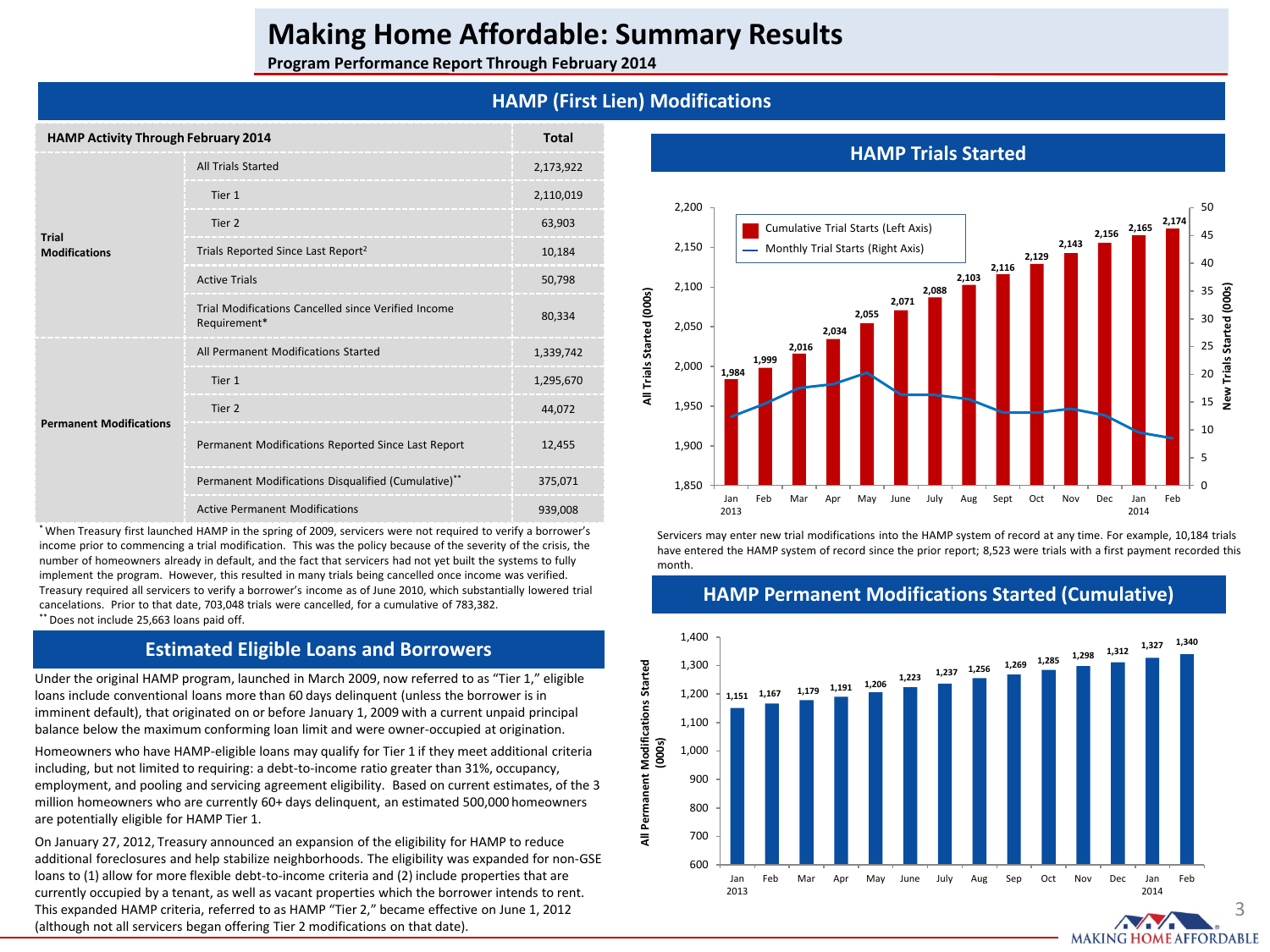**Program Performance Report Through February 2014**

### **HAMP Principal Reduction Activity**

Servicers of non-GSE loans are required to evaluate the benefit of principal reduction under the HAMP Principal Reduction Alternative (PRA) for mortgages with a loan-to-value (LTV) ratio greater than 115% when evaluating a homeowner for a HAMP first lien modification. While servicers are required to evaluate homeowners for principal reduction, they are not required to reduce principal as part of the modification. The MHA Program allows servicers to provide principal reduction on HAMP modifications in two ways:

•Under HAMP PRA, principal is reduced to lower the LTV, the investor is eligible to receive an incentive on the amount of principal reduced, and the reduction vests over a 3-year period.

•Servicers can also offer principal reduction to homeowners on a HAMP modification outside the requirements of HAMP PRA. If they do, the investor receives no incentive payment for the principal reduction and the principal reduction can be recognized immediately.

Of all non-GSE loans eligible for principal reduction that started a trial in February 2014, 62% included a principal reduction feature, including 55% through the HAMP PRA program.

|                                                                                            | <b>HAMP Modifications</b><br>with Earned Principal<br><b>Reduction Under PRA3</b> | <b>HAMP Modifications</b><br>with Upfront Principal<br><b>Reduction Outside of</b><br><b>PRA</b> | <b>Total HAMP</b><br><b>Modifications with</b><br><b>Principal Reduction</b> |
|--------------------------------------------------------------------------------------------|-----------------------------------------------------------------------------------|--------------------------------------------------------------------------------------------------|------------------------------------------------------------------------------|
| All Trial Modifications Started                                                            | 168,137                                                                           | 50,612                                                                                           | 218.749                                                                      |
| Trials Reported Since Last Report                                                          | 2,903                                                                             | 391                                                                                              | 3,294                                                                        |
| <b>Active Trial Modifications</b>                                                          | 12,469                                                                            | 2,102                                                                                            | 14,571                                                                       |
| All Permanent Modifications Started                                                        | 142,915                                                                           | 44.819                                                                                           | 187.734                                                                      |
| Permanent Modifications Reported Since Last Report                                         | 3.042                                                                             | 715                                                                                              | 3.757                                                                        |
| <b>Active Permanent Modifications</b>                                                      | 117,826                                                                           | 37.577                                                                                           | 155,403                                                                      |
| Median Principal Amount Reduced for Active Permanent Modifications <sup>4</sup>            | \$72.377                                                                          | \$56.591                                                                                         | \$67.479                                                                     |
| Median Principal Amount Reduced for Active Permanent Modifications (%) <sup>5</sup>        | 32.5%                                                                             | 18.0%                                                                                            | 30.5%                                                                        |
| Total Outstanding Principal Balance Reduced on Active Permanent Modifications <sup>4</sup> | \$10,949,198,057                                                                  | \$2,590,443,292                                                                                  | \$13,539,641,348                                                             |

## **Treasury FHA-HAMP Modification Activity**

The Treasury FHA-HAMP Program provides assistance to eligible homeowners with FHA-insured mortgages.

| All Treasury FHA-HAMP Trial Modifications Started     | 48.766 |
|-------------------------------------------------------|--------|
| All Treasury FHA-HAMP Permanent Modifications Started | 28.945 |

## **Unemployment Program (UP) Activity**

The Treasury MHA Unemployment Program (UP) provides a temporary forbearance to homeowners who are unemployed. Under Treasury guidelines, unemployed homeowners must be considered for a minimum of 12 months' forbearance.

| All UP Forbearance Plans Started                | 38.652 |
|-------------------------------------------------|--------|
| UP Forbearance Plans With Some Payment Required | 32.894 |
| UP Forbearance Plans With No Payment Required   | 5.758  |

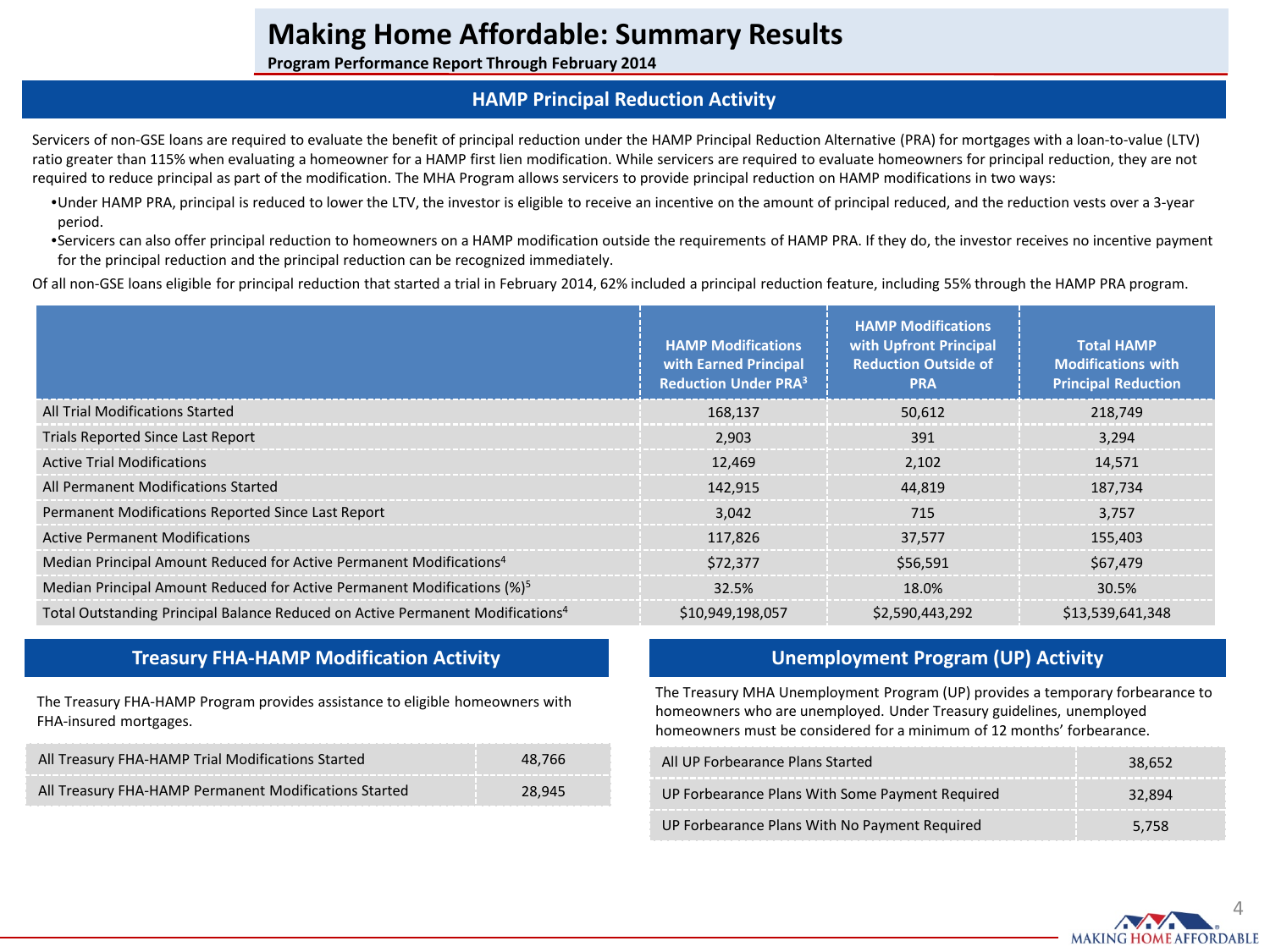**Program Performance Report Through February 2014**

## **Home Affordable Foreclosure Alternatives (HAFA) Activity**

The Home Affordable Foreclosure Alternatives Program (HAFA) offers incentives and a streamlined process for homeowners looking to exit their homes through a short sale or deed-in-lieu of foreclosure. HAFA has established important homeowner protections and an industry standard for streamlined transactions. Effective November 2012, the GSEs revised their short sale and deed-in-lieu programs. The GSE Standard HAFA program is closely aligned with Treasury's MHA HAFA program. In HAFA transactions, homeowners:

- Follow a streamlined process for short sales and deed-in-lieu transactions that requires no verification of income (unless as required by investors) and allows for preapproved short sale terms;
- Receive a waiver of deficiency once the transaction is completed that releases them from remaining mortgage debt;
- Receive at least \$3,000 in relocation assistance at closing.

|                               | <b>Non-GSE Activity</b> | <b>GSE Activity</b> | Total   |
|-------------------------------|-------------------------|---------------------|---------|
| <b>Short Sale</b>             | 146.429                 | 104,129             | 250,558 |
| Deed-in-Lieu                  | 4.919                   | 17.456              | 22.375  |
| <b>Transactions Completed</b> | 151.348                 | 121.585             | 272.933 |

## **Second Lien Modification Program (2MP) Activity**

The Second Lien Modification Program (2MP) provides assistance to homeowners in a first lien permanent modification who have an eligible second lien with a participating HAMP servicer. This assistance can result in a modification of the second lien and even full or partial extinguishment of the second lien. Second lien modifications follow a series of steps and may include capitalization, interest rate reduction, term extension and principal forbearance or forgiveness. Effective September 2013, Treasury expanded 2MP program eligibility to include second liens with a qualifying first lien modified under the GSEs' Standard Modification program.

2MP modifications and partial extinguishments require that the qualifying first lien modification be permanent and active and that the second lien have an unpaid balance of \$5,000 or more and a monthly payment of at least \$100.

| All Second Lien Modifications Started (Cumulative) <sup>*</sup><br>129.674 |        | <b>Second Lien Extinguishment Details</b>                      |         |  |
|----------------------------------------------------------------------------|--------|----------------------------------------------------------------|---------|--|
| Second Lien Modifications Involving Full Lien Extinguishments              | 33.672 | Median Amount of Full Extinguishment                           | 560.275 |  |
| Second Lien Modifications Disqualified**                                   | 10.203 | Median Amount of Partial Extinguishment for Active Second Lien | \$9.875 |  |
| Active Second Lien Modifications***                                        | 81.953 | <b>Modifications</b>                                           |         |  |
| Active Second Lien Modifications Involving Partial Lien<br>Extinguishments | 10.262 |                                                                |         |  |

\* Includes 2,617 loans that have a qualifying first lien GSE Standard Modification.

\*\*Does not include 3,846 loans paid off.

\*\*\* Includes 7,715 loans in active non-payment status whereby the 1MP has disqualified from HAMP. As a result, the servicer is no longer required to report payment activity on the 2MP modification.

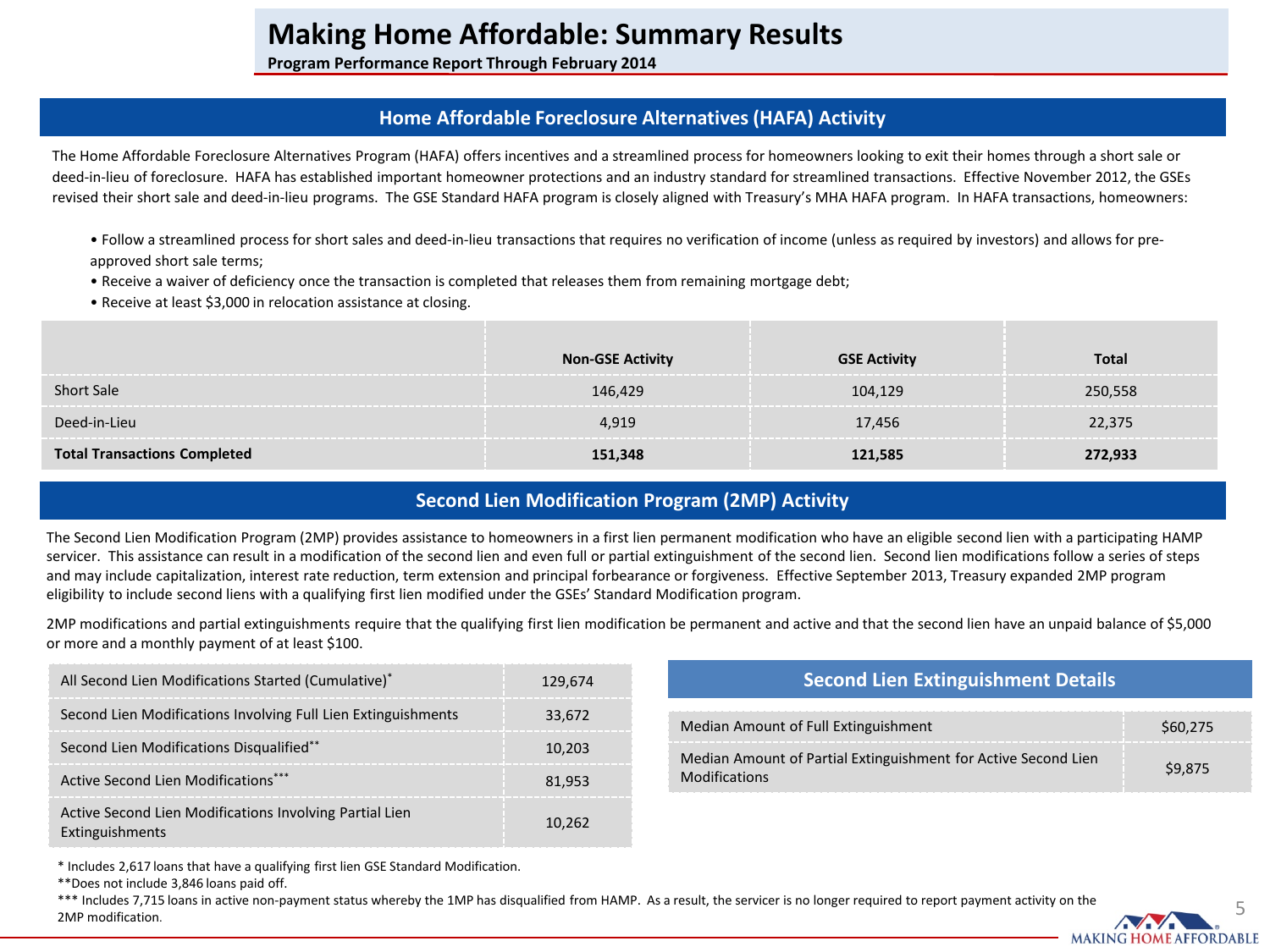**Program Performance Report Through February 2014**

### **Featured Program Results: The Second Lien Modification Program (2MP)**

#### **Estimated Eligible 2nd Liens**

• Based on survey data as reported by servicers through February 2014, approximately 38,000 second liens may be eligible to receive a 2MP modification, many of them are in the evaluation process by the servicers, awaiting homeowner response to the 2MP offer, or awaiting conversion of the first lien HAMP trial to permanent modification.

• Important factors affecting the size of the population of second liens eligible for 2MP modifications include:

 $\triangleright$  Servicer participation in 2MP is voluntary; current 2MP servicers represent approximately 61% of the homeowners with active, permanent HAMP first lien modifications.

 $\triangleright$  Under 2MP, participating servicers are notified when a match is found between one of their second liens and a qualifying first lien modification. Survey data indicates that program to date, 379,780 qualifying first lien modifications have been matched with a second lien. Of these matched second liens, approximately 56% are found to be ineligible for a 2MP modification. The most common reasons for ineligibility are:

- Cancellation or failure of a trial or permanent first lien HAMP modification,
- Extinguishment of the second lien prior to evaluation for 2MP,
- Failure of a 2MP trial modification, and
- Some homeowners with eligible second liens decline to participate in 2MP.

| <b>2MP Participating Servicer</b><br><b>Name</b> | <b>2MP Modifications</b><br><b>Started</b> | <b>Current Estimated</b><br><b>Eligible 2nd Liens</b> |
|--------------------------------------------------|--------------------------------------------|-------------------------------------------------------|
| Bank of America, N.A.                            | 34,752                                     | 10,205                                                |
| CitiMortgage, Inc.                               | 15,582                                     | 4.442                                                 |
| JPMorgan Chase Bank, N.A.                        | 37,178                                     | 3,721                                                 |
| Nationstar Mortgage, LLC                         | 3,835                                      | 12,082                                                |
| Wells Fargo Bank, N.A.                           | 20,080                                     | 4,871                                                 |
| <b>Other Servicers</b>                           | 18,247                                     | 3.143                                                 |
| <b>Total</b>                                     | 129,674                                    | 38,464                                                |

#### **Modification Characteristics**

HAMP borrowers with an active 2MP modification, including those with a partial extinguishment of their second lien, save a median \$784, or 42% of their combined total first and second lien monthly mortgage payment.

Those who received a full extinguishment of their second lien have reduced their total monthly mortgage payment by a median amount of \$1,047, or 53%.

| Median Monthly Payment Reduction for Active 2MP<br><b>Modifications</b>                    | \$152         |
|--------------------------------------------------------------------------------------------|---------------|
| Total Outstanding Principal Balance Extinguished through<br>partial or full extinguishment | \$2.6 Billion |
|                                                                                            |               |

Top three States by Activity, Percent of Total 2MP Modifications Started:

| • California | 35% |
|--------------|-----|
| • Florida    | 9%  |
| • New York   | 7%  |





Note: Only five of the seven largest SPA servicers participate in 2MP. See Appendix for servicer participants in 2MP and other programs.

6

**MAKING HOME AFFORDABLE**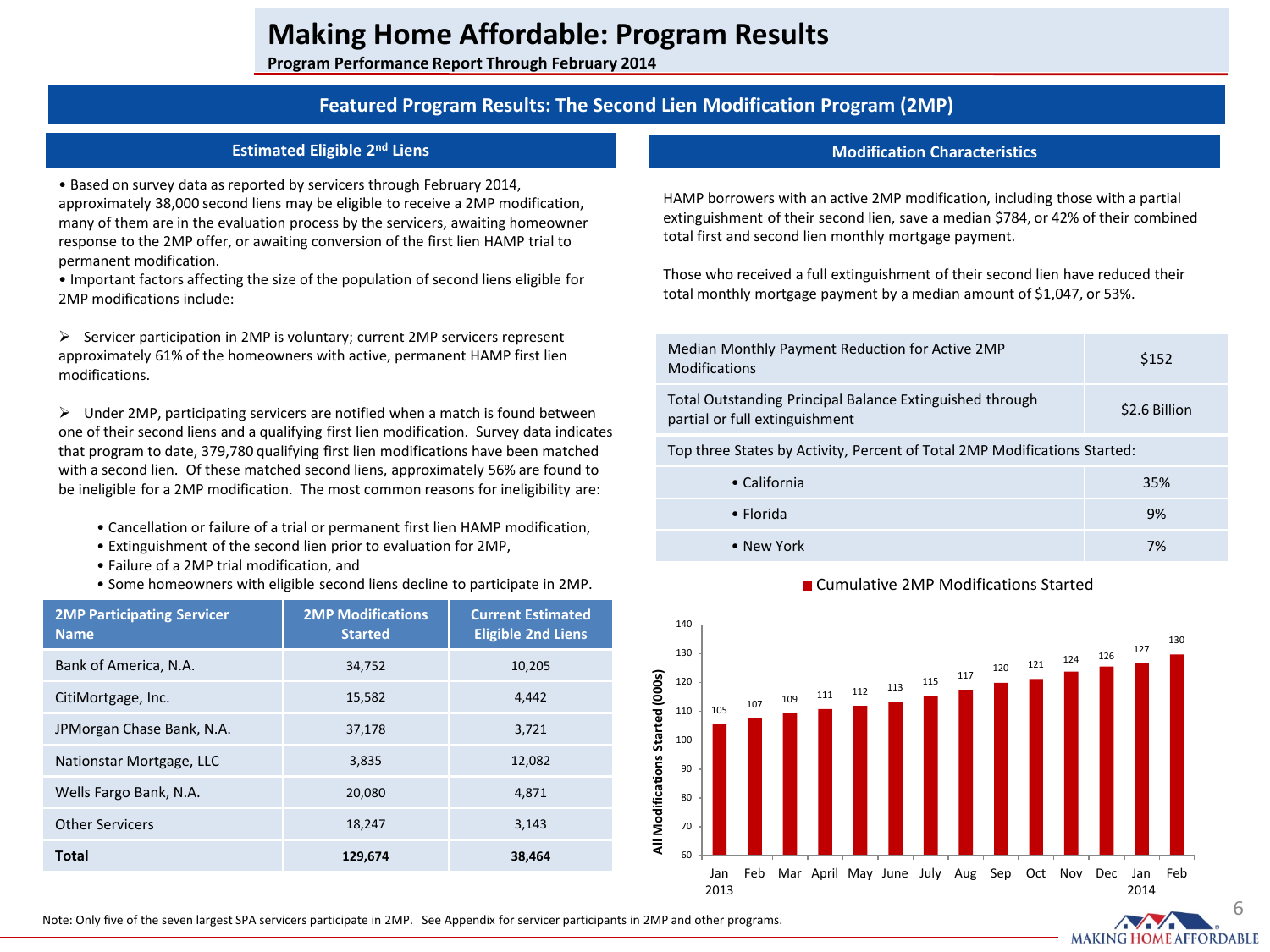**Program Performance Report Through February 2014**

### **HAMP Homeowner Benefits and First Lien Modification Characteristics**

Aggregate payment savings to homeowners who received HAMP first lien permanent modifications are estimated to total **approximately \$26.1 billion**, program to date, compared with unmodified mortgage obligations. The median monthly savings for homeowners in active permanent first lien modifications is \$543, or **39% of the median monthly payment** before modification.

### **Modification Steps of Active Permanent Modifications**

HAMP modifications follow a series of waterfall steps. The modification steps include interest rate adjustment, term extension and principal forbearance.

- Under Tier 1, servicers apply the modification steps in sequence until the homeowner's post-modification front-end debt-to-income (DTI) ratio is 31%. The impact of each modification step can vary to achieve the target of 31%.
- Under Tier 2, servicers apply consistent modification terms resulting in the homeowner's post-modification DTI falling within an allowable target range.<sup>6</sup>

Active permanent modifications reflect the following **modification steps**:

| <b>Modification Step</b>     | Tier 1 | Tier 2 |
|------------------------------|--------|--------|
| Interest Rate Reduction      | 96.1%  | 75.9%  |
| <b>Term Extension</b>        | 63.7%  | 70.0%  |
| <b>Principal Forbearance</b> | 34.1%  | 30.5%  |

| <b>Select Median Characteristics of Active Permanent Modifications</b> |                                      |                                     |                                  |  |  |  |  |
|------------------------------------------------------------------------|--------------------------------------|-------------------------------------|----------------------------------|--|--|--|--|
| <b>Loan Characteristic</b>                                             | <b>Before</b><br><b>Modification</b> | <b>After</b><br><b>Modification</b> | <b>Median</b><br><b>Decrease</b> |  |  |  |  |
| <b>Front-End Debt-to-Income Ratio</b>                                  |                                      |                                     |                                  |  |  |  |  |
| Tier 1                                                                 | 45.6%                                | 31.0%                               | $-15.2$ pct pts                  |  |  |  |  |
| Tier 2                                                                 | 29.2%                                | 22.6%                               | $-6.8$ pct pts                   |  |  |  |  |
| <b>Back-End Debt-to-Income Ratio</b>                                   |                                      |                                     |                                  |  |  |  |  |
| Tier 1                                                                 | 69.2%                                | 50.7%                               | $-15.4$ pct pts                  |  |  |  |  |
| Tier 2                                                                 | 45.7%                                | 37.7%                               | $-6.8$ pct pts                   |  |  |  |  |
| <b>Median Monthly Housing Payment</b>                                  |                                      |                                     |                                  |  |  |  |  |
| Tier 1                                                                 | \$1,410.82                           | \$790.98                            | (5554.89)                        |  |  |  |  |
| Tier 2                                                                 | \$1,110.46                           | \$730.67                            | (5344.76)                        |  |  |  |  |

### **Homeowner Characteristics**

- The primary hardship reason for the majority of homeowners in active permanent modifications is loss of income (curtailment of income or unemployment).
- The median gross monthly income of homeowners in the program is \$3,868.
- The median credit score of homeowners in the program is 576.
- Of all HAMP trial modifications started, **80% of homeowners were at least 60 days delinquent at trial start**. The rest were up to 59 days delinquent or current and in imminent default.
- Tier 2 provides another modification opportunity for struggling homeowners who did not qualify for Tier 1 or received a Tier 1 trial or permanent modification but lost good standing. Of the Tier 2 trial modifications started:
- 25% were previously in a Tier 1 trial or permanent modification.
- 15% were previously evaluated for Tier 1 and did not meet eligibility requirements.
- Of the Tier 2 trial modifications started, **6% were for non owner-occupied properties**.

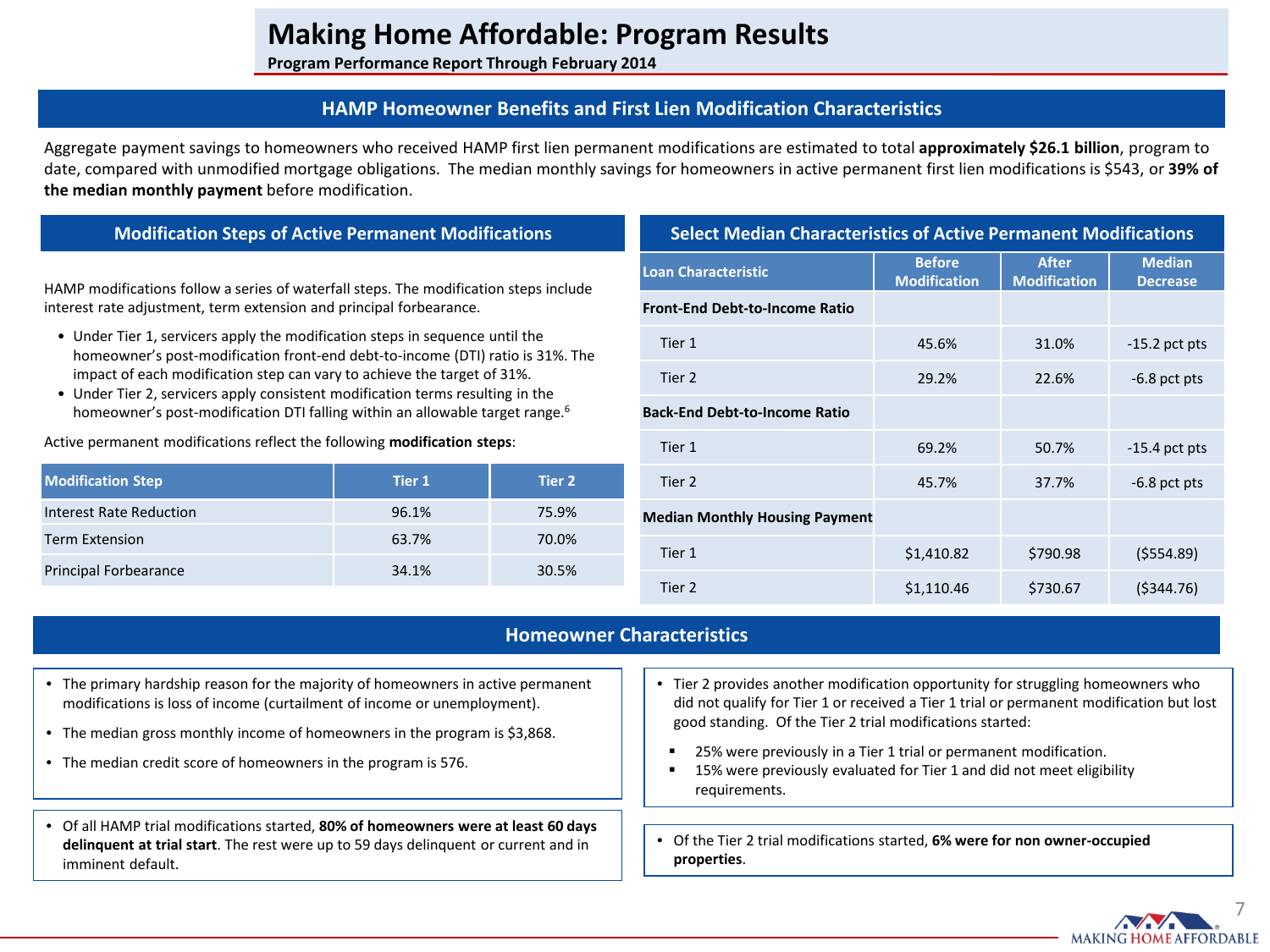**Program Performance Report Through February 2014**

### **HAMP Activity by State**

| State     | <b>Active</b><br><b>Trials</b> | <b>Active</b><br><b>Permanent</b><br><b>Modifications</b> | Median \$<br><b>Payment</b><br>Reduction <sup>7</sup> | Median %<br><b>Payment</b><br>Reduction <sup>7</sup> | <b>State</b> | <b>Active</b><br><b>Trials</b> | <b>Active</b><br><b>Permanent</b><br><b>Modifications</b> | Median \$<br><b>Payment</b><br>Reduction <sup>7</sup> | <b>Median %</b><br>Payment<br>Reduction <sup>7</sup> |
|-----------|--------------------------------|-----------------------------------------------------------|-------------------------------------------------------|------------------------------------------------------|--------------|--------------------------------|-----------------------------------------------------------|-------------------------------------------------------|------------------------------------------------------|
| АK        | 18                             | 425                                                       | \$508.05                                              | 33%                                                  | <b>MT</b>    | 38                             | 1,074                                                     | \$437.83                                              | 36%                                                  |
| AL        | 431                            | 5,201                                                     | \$288.58                                              | 34%                                                  | <b>NC</b>    | 1,205                          | 16,745                                                    | \$333.42                                              | 36%                                                  |
| AR        | 163                            | 1,988                                                     | \$280.98                                              | 35%                                                  | <b>ND</b>    | 9                              | 142                                                       | \$286.21                                              | 32%                                                  |
| AZ        | 816                            | 34,127                                                    | \$483.18                                              | 41%                                                  | <b>NE</b>    | 104                            | 1,233                                                     | \$281.63                                              | 35%                                                  |
| CA        | 8,072                          | 242,807                                                   | \$767.26                                              | 40%                                                  | <b>NH</b>    | 231                            | 4,055                                                     | \$503.97                                              | 37%                                                  |
| CO        | 565                            | 13,055                                                    | \$442.21                                              | 36%                                                  | <b>NJ</b>    | 2,313                          | 30,322                                                    | \$695.66                                              | 41%                                                  |
| СT        | 892                            | 12,325                                                    | \$585.07                                              | 40%                                                  | <b>NM</b>    | 176                            | 3,205                                                     | \$391.65                                              | 37%                                                  |
| DC        | 92                             | 1,606                                                     | \$600.79                                              | 35%                                                  | <b>NV</b>    | 798                            | 19,783                                                    | \$569.62                                              | 42%                                                  |
| DE        | 182                            | 2,769                                                     | \$449.68                                              | 35%                                                  | <b>NY</b>    | 3,948                          | 48,787                                                    | \$865.18                                              | 42%                                                  |
| FL.       | 6,530                          | 116,218                                                   | \$507.21                                              | 43%                                                  | OH           | 1,562                          | 19,525                                                    | \$311.02                                              | 38%                                                  |
| GA        | 1,775                          | 32,980                                                    | \$396.17                                              | 40%                                                  | OK           | 208                            | 2,232                                                     | \$273.05                                              | 36%                                                  |
| HI        | 191                            | 3,679                                                     | \$864.49                                              | 36%                                                  | OR           | 415                            | 10,534                                                    | \$498.33                                              | 38%                                                  |
| ΙA        | 191                            | 2,133                                                     | \$274.89                                              | 36%                                                  | PA           | 1,854                          | 19,930                                                    | \$383.35                                              | 36%                                                  |
| ID        | 125                            | 3,434                                                     | \$412.42                                              | 37%                                                  | <b>RI</b>    | 273                            | 4,448                                                     | \$581.54                                              | 42%                                                  |
| IL        | 2,559                          | 48,254                                                    | \$556.00                                              | 44%                                                  | SC           | 639                            | 8,522                                                     | \$329.00                                              | 35%                                                  |
| IN        | 736                            | 8,782                                                     | \$283.25                                              | 35%                                                  | <b>SD</b>    | 19                             | 308                                                       | \$287.68                                              | 31%                                                  |
| KS        | 175                            | 2,176                                                     | \$316.82                                              | 36%                                                  | <b>TN</b>    | 849                            | 9,400                                                     | \$313.97                                              | 37%                                                  |
| ΚY        | 310                            | 3,464                                                     | \$288.14                                              | 36%                                                  | ТX           | 2,120                          | 26,257                                                    | \$306.35                                              | 36%                                                  |
| LA        | 450                            | 5,315                                                     | \$310.66                                              | 36%                                                  | UT           | 276                            | 7,958                                                     | \$477.41                                              | 36%                                                  |
| МA        | 1,534                          | 22,023                                                    | \$643.05                                              | 39%                                                  | VA           | 1,084                          | 22,004                                                    | \$543.20                                              | 35%                                                  |
| <b>MD</b> | 1,906                          | 29,722                                                    | \$628.78                                              | 38%                                                  | VT           | 64                             | 839                                                       | \$414.33                                              | 37%                                                  |
| <b>ME</b> | 205                            | 2,572                                                     | \$426.53                                              | 38%                                                  | <b>WA</b>    | 1,038                          | 20,120                                                    | \$552.21                                              | 37%                                                  |
| MI        | 1,212                          | 26,738                                                    | \$378.81                                              | 40%                                                  | WI           | 635                            | 8,611                                                     | \$374.89                                              | 38%                                                  |
| MN        | 570                            | 13,998                                                    | \$464.04                                              | 38%                                                  | WV           | 82                             | 1,230                                                     | \$341.56                                              | 33%                                                  |
| <b>MO</b> | 714                            | 9,053                                                     | \$323.34                                              | 37%                                                  | <b>WY</b>    | 21                             | 426                                                       | \$400.67                                              | 32%                                                  |
| <b>MS</b> | 266                            | 3,224                                                     | \$276.60                                              | 36%                                                  | PR           | 157                            | 3,236                                                     | \$301.93                                              | 39%                                                  |

## **15 Metropolitan Areas With Highest HAMP Activity**

| <b>Metropolitan Statistical Area</b>                   | <b>Active</b><br><b>Trials</b> | <b>Active</b><br><b>Permanent</b><br><b>Mods</b> | Median \$<br><b>Payment</b> | <b>Median %</b><br><b>Payment</b><br>Reduction <sup>7</sup> Reduction <sup>7</sup> |
|--------------------------------------------------------|--------------------------------|--------------------------------------------------|-----------------------------|------------------------------------------------------------------------------------|
| Los Angeles-Long Beach-Santa<br>Ana, CA                | 2,819                          | 78,878                                           | \$863.80                    | 41%                                                                                |
| New York-Northern New Jersey-<br>Long Island, NY-NJ-PA | 4,712                          | 64,110                                           | \$886.11                    | 43%                                                                                |
| Miami-Fort Lauderdale-Pompano<br>Beach, FL             | 2,978                          | 51,985                                           | \$576.83                    | 45%                                                                                |
| Chicago-Joliet-Naperville, IL-IN-<br>WI                | 2,450                          | 46,906                                           | \$565.67                    | 44%                                                                                |
| Riverside-San Bernardino-<br>Ontario, CA               | 1,368                          | 45,626                                           | \$686.00                    | 41%                                                                                |
| Washington-Arlington-<br>Alexandria, DC-VA-MD-WV       | 1,500                          | 31,133                                           | \$695.17                    | 38%                                                                                |
| Atlanta-Sandy Springs-Marietta,<br>GA                  | 1,315                          | 26,546                                           | \$412.91                    | 40%                                                                                |
| Phoenix-Mesa-Glendale, AZ                              | 521                            | 26,985                                           | \$502.50                    | 41%                                                                                |
| San Francisco-Oakland-Fremont,<br>CA                   | 690                            | 21,854                                           | \$924.02                    | 40%                                                                                |
| San Diego-Carlsbad-San Marcos,<br>CA                   | 570                            | 17,723                                           | \$807.53                    | 38%                                                                                |
| Orlando-Kissimmee-Sanford, FL                          | 838                            | 16,560                                           | \$492.10                    | 42%                                                                                |
| Boston-Cambridge-Quincy, MA-<br><b>NH</b>              | 999                            | 15,878                                           | \$680.73                    | 39%                                                                                |
| Las Vegas-Paradise, NV                                 | 657                            | 16,086                                           | \$571.22                    | 42%                                                                                |
| Detroit-Warren-Livonia, MI                             | 649                            | 15,968                                           | \$424.61                    | 42%                                                                                |
| Philadelphia-Camden-<br>Wilmington, PA-NJ-DE-MD        | 1,247                          | 15,135                                           | \$446.82                    | 36%                                                                                |

Note: A complete list of HAMP activity for all metropolitan areas is available at *http://www.treasury.gov/initiatives/financial-stability/reports/Pages/HAMP-Report.aspx*

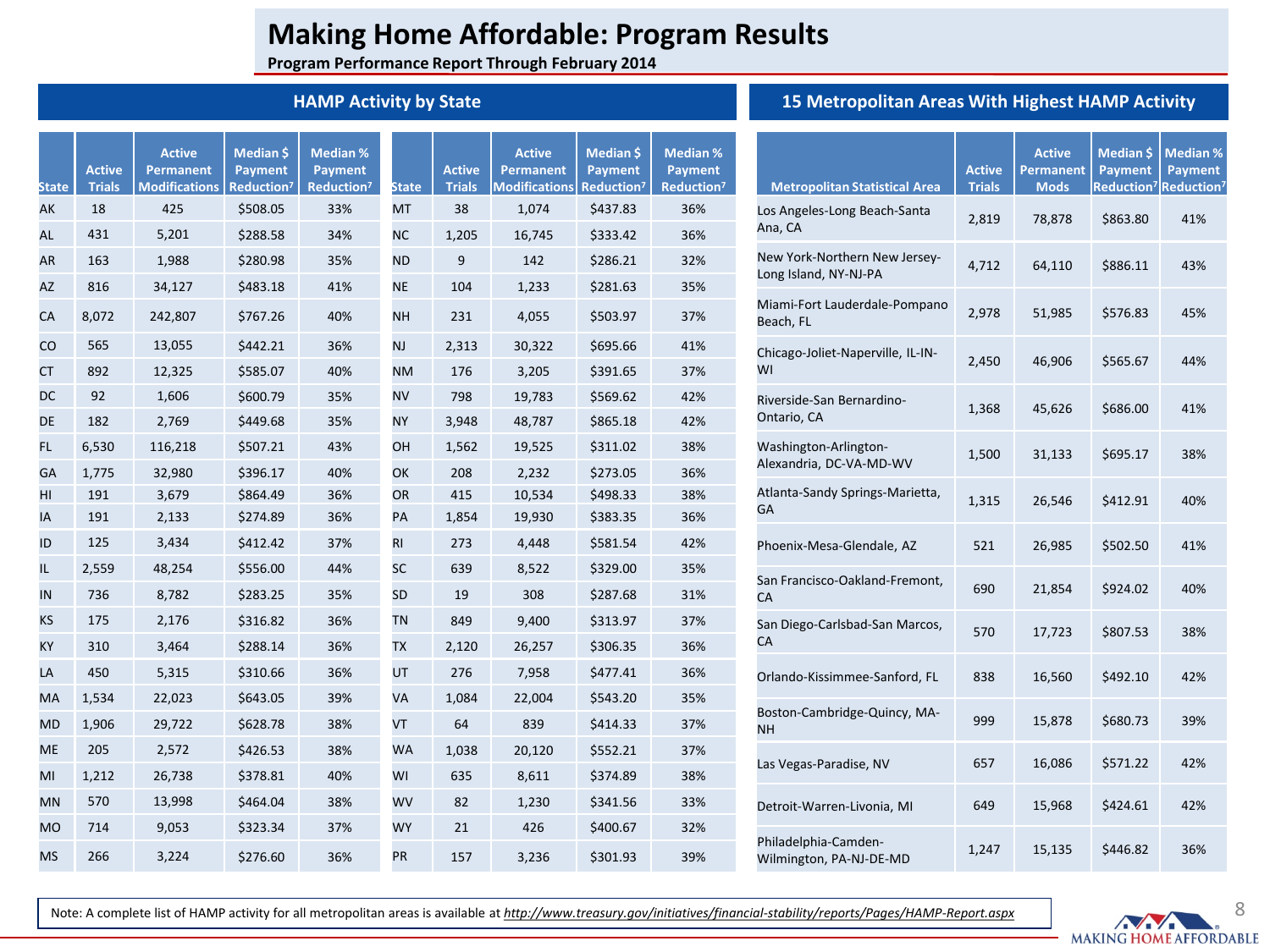**Program Performance Report Through February 2014**

#### **Reaching Out to Homeowners**

**91** Treasury-sponsored Outreach Events, through February 2014, covering **57** cities, giving more than **76,000** homeowners the opportunity to meet face-to-face with their mortgage company and HUDapproved housing counselors. In addition, Treasury has partnered with the Ad Council on three different public service advertising campaigns featured in both English and Spanish, encouraging struggling homeowners nationwide to reach out for help with their mortgages.



**OVER 2.3 MILLION** Homeowners referred to free housing counseling from a HUDapproved housing expert.

**MILLION** mortgage servicers. **MILLION**

HOPE Hotline.

**MILLION**

Page views on MakingHome Affordable.gov.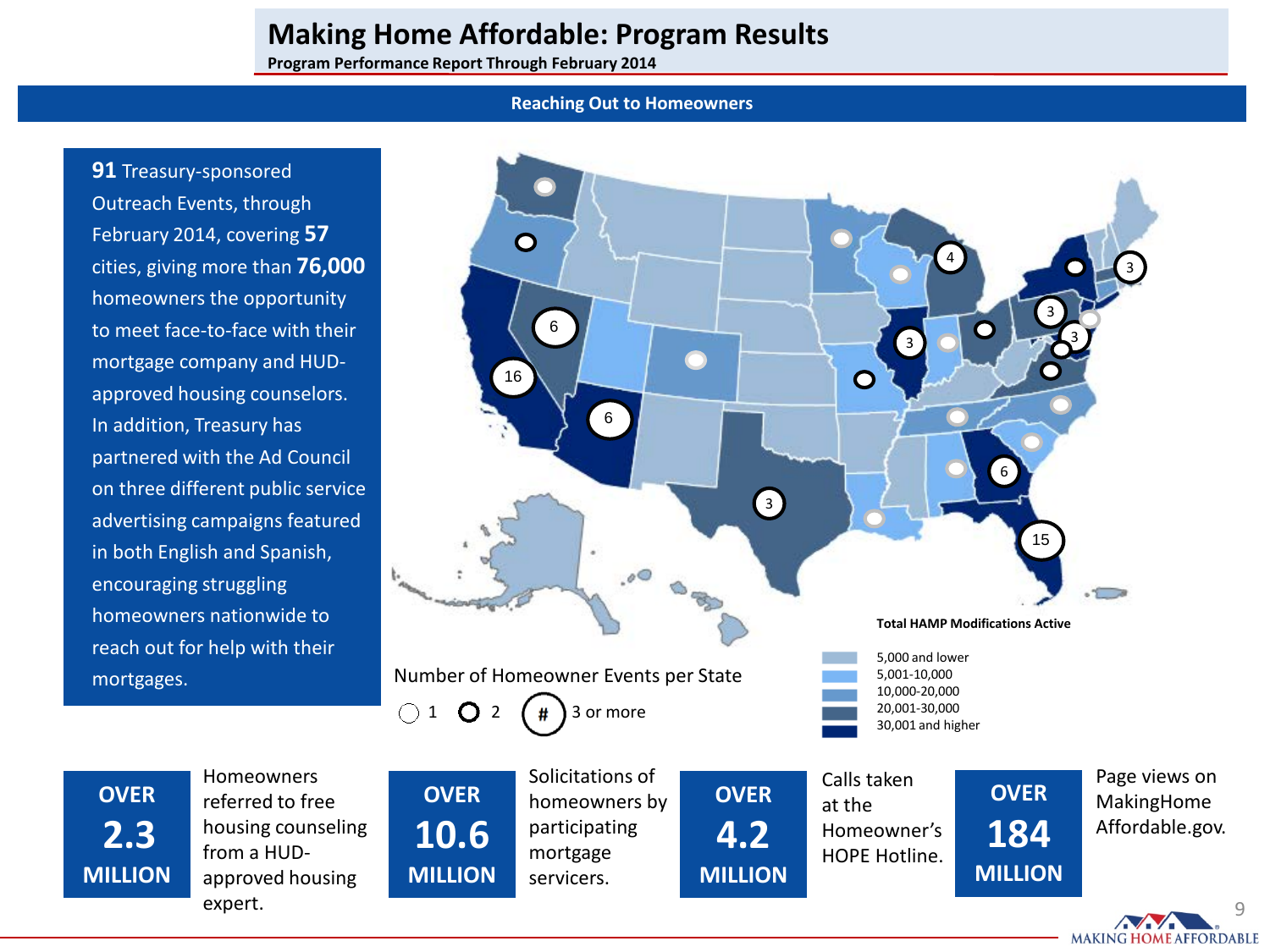**Program Performance Report Through February 2014**

## **Making Home Affordable Programs by Servicer**

|                                  |                                       | <b>HAMP First Lien Modifications</b>                      |                                 | <b>Principal Reduction Alternative</b><br>$(PRA)^9$ | <b>Second Lien</b><br><b>Modification (2MP)</b>              | <b>Home Affordable</b><br><b>Foreclosure</b><br>Alternatives (HAFA) <sup>10</sup> |  |
|----------------------------------|---------------------------------------|-----------------------------------------------------------|---------------------------------|-----------------------------------------------------|--------------------------------------------------------------|-----------------------------------------------------------------------------------|--|
| <b>Servicer</b>                  | <b>Trials</b><br>Started <sup>8</sup> | Permanent<br><b>Modifications</b><br>Started <sup>8</sup> | <b>Trials</b><br><b>Started</b> | Permanent<br><b>Modifications</b><br><b>Started</b> | <b>Second Lien</b><br><b>Modifications</b><br><b>Started</b> | <b>Non-GSE Transactions</b><br><b>Completed</b>                                   |  |
| Bank of America, N.A.            | 234,850                               | 106,649                                                   | 8,127                           | 6,946                                               | 34,752                                                       | 45,258                                                                            |  |
| CitiMortgage, Inc.               | 129,616                               | 64,178                                                    | 4,163                           | 3,471                                               | 15,582                                                       | 1,175                                                                             |  |
| JPMorgan Chase Bank, N.A.        | 318,716                               | 191,623                                                   | 28,328                          | 25,742                                              | 37,178                                                       | 35,712                                                                            |  |
| Nationstar Mortgage LLC          | 191,400                               | 128,040                                                   | 6,959                           | 6,580                                               | 3,835                                                        | 5,150                                                                             |  |
| Ocwen Loan Servicing, LLC        | 378,224                               | 271,804                                                   | 71,326                          | 58,013                                              | N/A                                                          | 14,589                                                                            |  |
| Select Portfolio Servicing, Inc. | 108,783                               | 66,082                                                    | 8,274                           | 6,730                                               | N/A                                                          | 8,055                                                                             |  |
| Wells Fargo Bank, N.A.           | 313,240                               | 190,204                                                   | 30,526                          | 26,647                                              | 20,080                                                       | 26,945                                                                            |  |
| <b>Other Servicers</b>           | 499,093                               | 321,162                                                   | 10,434                          | 8,786                                               | 18,247                                                       | 14,464                                                                            |  |
| Total                            | 2,173,922                             | 1,339,742                                                 | 168,137                         | 142,915                                             | 129,674                                                      | 151,348                                                                           |  |

N/A - Servicer does not participate in the program.

*See Appendix for Terms and Methodology, Program Notes, End Notes and additional information on servicer participants in Making Home Affordable programs.* 

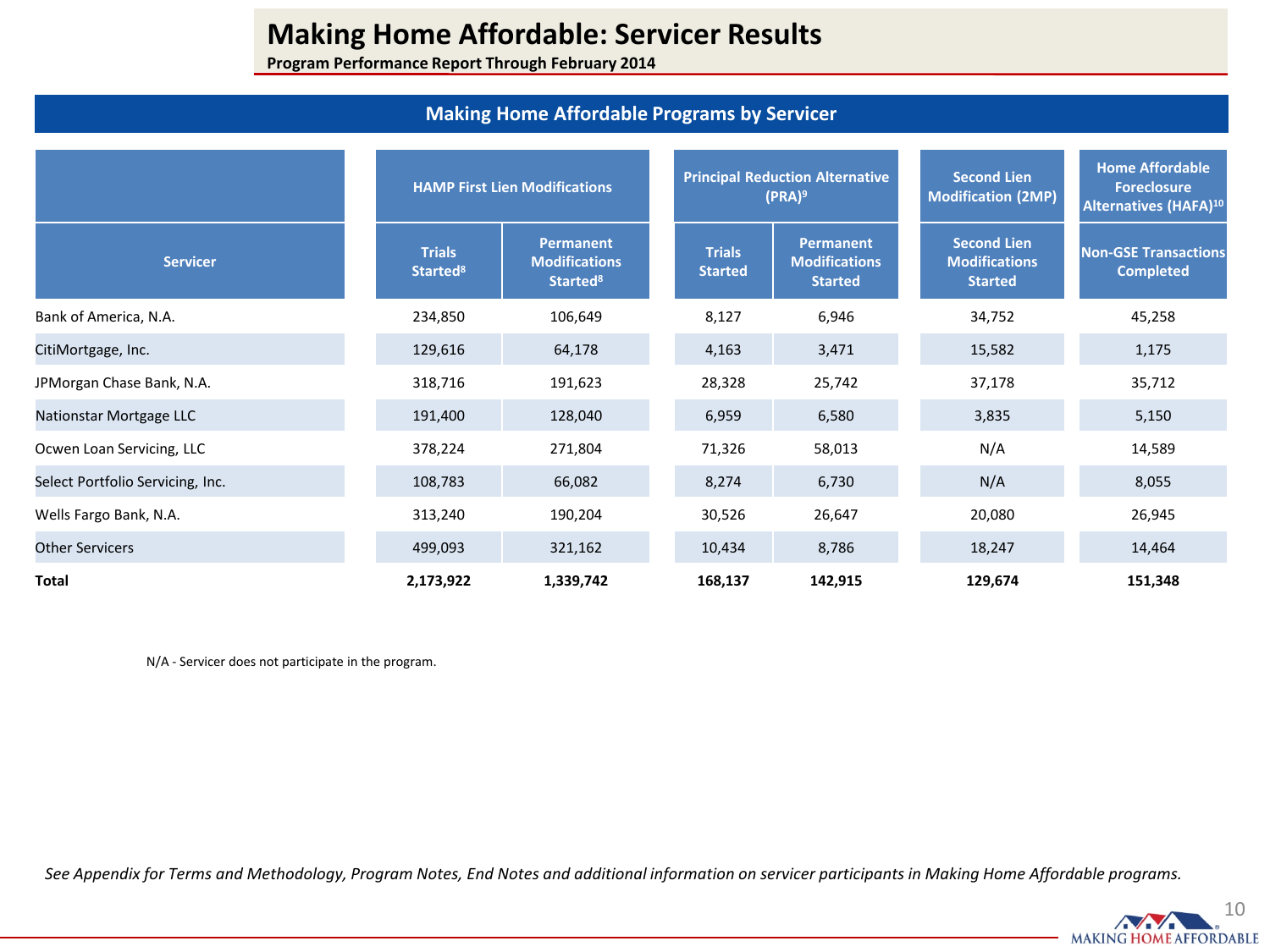**Program Performance Report Through February 2014**

## **HAMP Modification Activity by Servicer and Investor Type**

|                                  |                                                                |                                                                                       |                                                    |                                                           |  |            |                | <b>Total Active Modifications</b> |              |
|----------------------------------|----------------------------------------------------------------|---------------------------------------------------------------------------------------|----------------------------------------------------|-----------------------------------------------------------|--|------------|----------------|-----------------------------------|--------------|
| <b>Servicer</b>                  | <b>All HAMP</b><br><b>Trials</b><br><b>Started<sup>8</sup></b> | <b>HAMP</b><br><b>Permanent</b><br><b>Modifications</b><br><b>Started<sup>8</sup></b> | <b>Active Trial</b><br>Modifications <sup>11</sup> | <b>Active</b><br><b>Permanent</b><br><b>Modifications</b> |  | <b>GSE</b> | <b>Private</b> | <b>Portfolio</b>                  | <b>Total</b> |
| Bank of America, N.A.            | 234,850                                                        | 106,649                                                                               | 3,105                                              | 71,251                                                    |  | 23,776     | 35,413         | 15,167                            | 74,356       |
| CitiMortgage, Inc.               | 129,616                                                        | 64,178                                                                                | 2,071                                              | 46,622                                                    |  | 28,675     | 6,218          | 13,800                            | 48,693       |
| JPMorgan Chase Bank, N.A.        | 318,716                                                        | 191,623                                                                               | 2,951                                              | 143,033                                                   |  | 65,643     | 49,877         | 30,464                            | 145,984      |
| Nationstar Mortgage LLC          | 191,400                                                        | 128,040                                                                               | 6,571                                              | 93,107                                                    |  | 57,265     | 39,977         | 2,436                             | 99,678       |
| Ocwen Loan Servicing, LLC        | 378,224                                                        | 271,804                                                                               | 14,506                                             | 185,549                                                   |  | 38,862     | 146,161        | 15,032                            | 200,055      |
| Select Portfolio Servicing, Inc. | 108,783                                                        | 66,082                                                                                | 4,883                                              | 38,694                                                    |  | 447        | 38,912         | 4,218                             | 43,577       |
| Wells Fargo Bank, N.A.           | 313,240                                                        | 190,204                                                                               | 6,597                                              | 140,764                                                   |  | 55,766     | 29,959         | 61,636                            | 147,361      |
| <b>Other Servicers</b>           | 499,093                                                        | 321,162                                                                               | 10,114                                             | 219,988                                                   |  | 172,331    | 24,407         | 33,364                            | 230,102      |
| <b>Total</b>                     | 2,173,922                                                      | 1,339,742                                                                             | 50,798                                             | 939,008                                                   |  | 442,765    | 370,924        | 176,117                           | 989,806      |

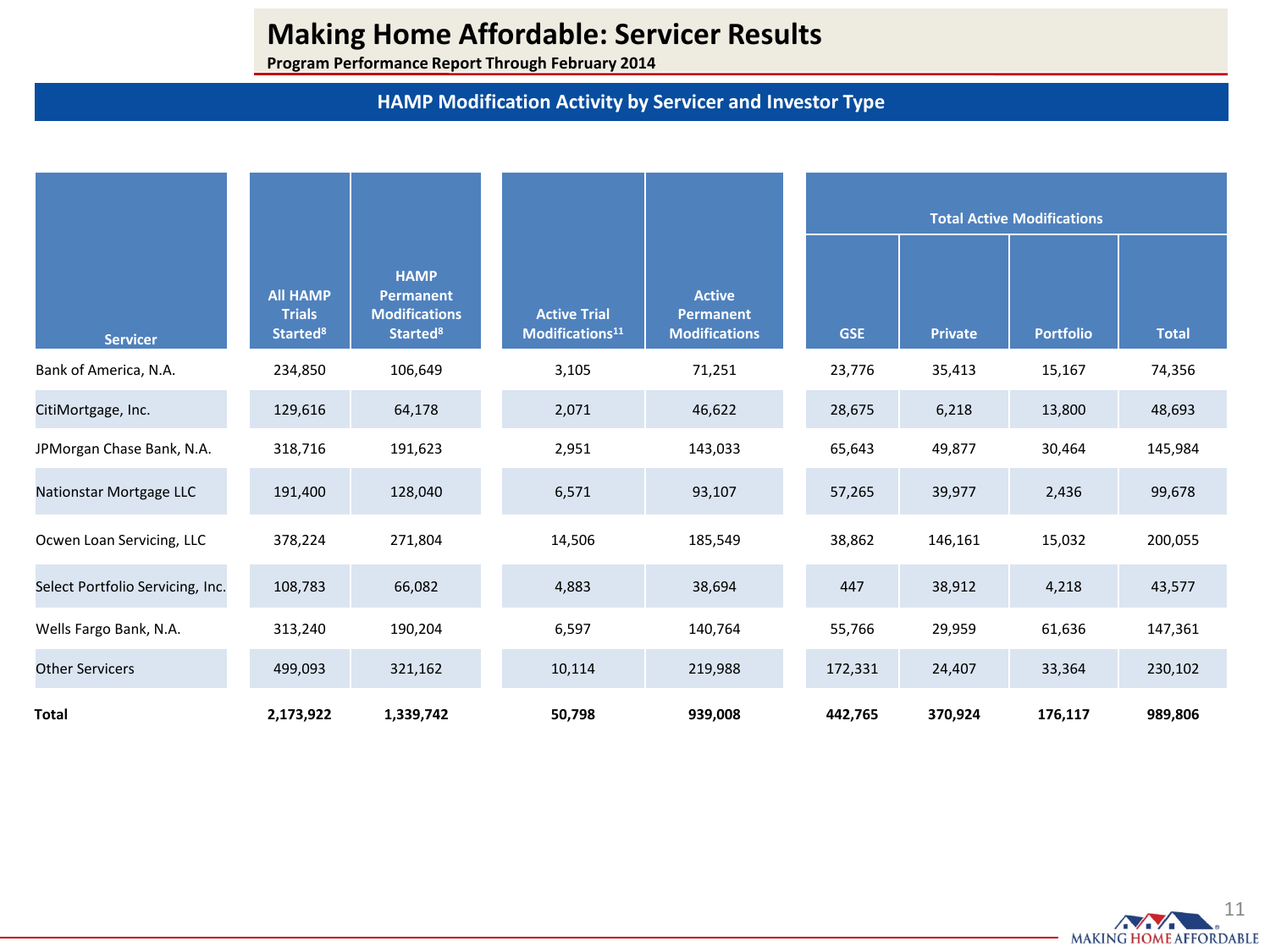**Program Performance Report Through February 2014**

## **Servicer Outreach to HAMP Eligible 60+ Day Delinquent Homeowners: Cumulative Servicer Results, February 2013 – January 2014**

Per program guidance, servicers are directed to establish Right Party Contact (RPC) with homeowners of delinquent HAMP eligible loans and then evaluate the homeowners' eligibility for HAMP. There is a range of performance results across top program servicers with respect to making RPC and completing the evaluations.



12

**MAKING HOME AFFORDABLE** 

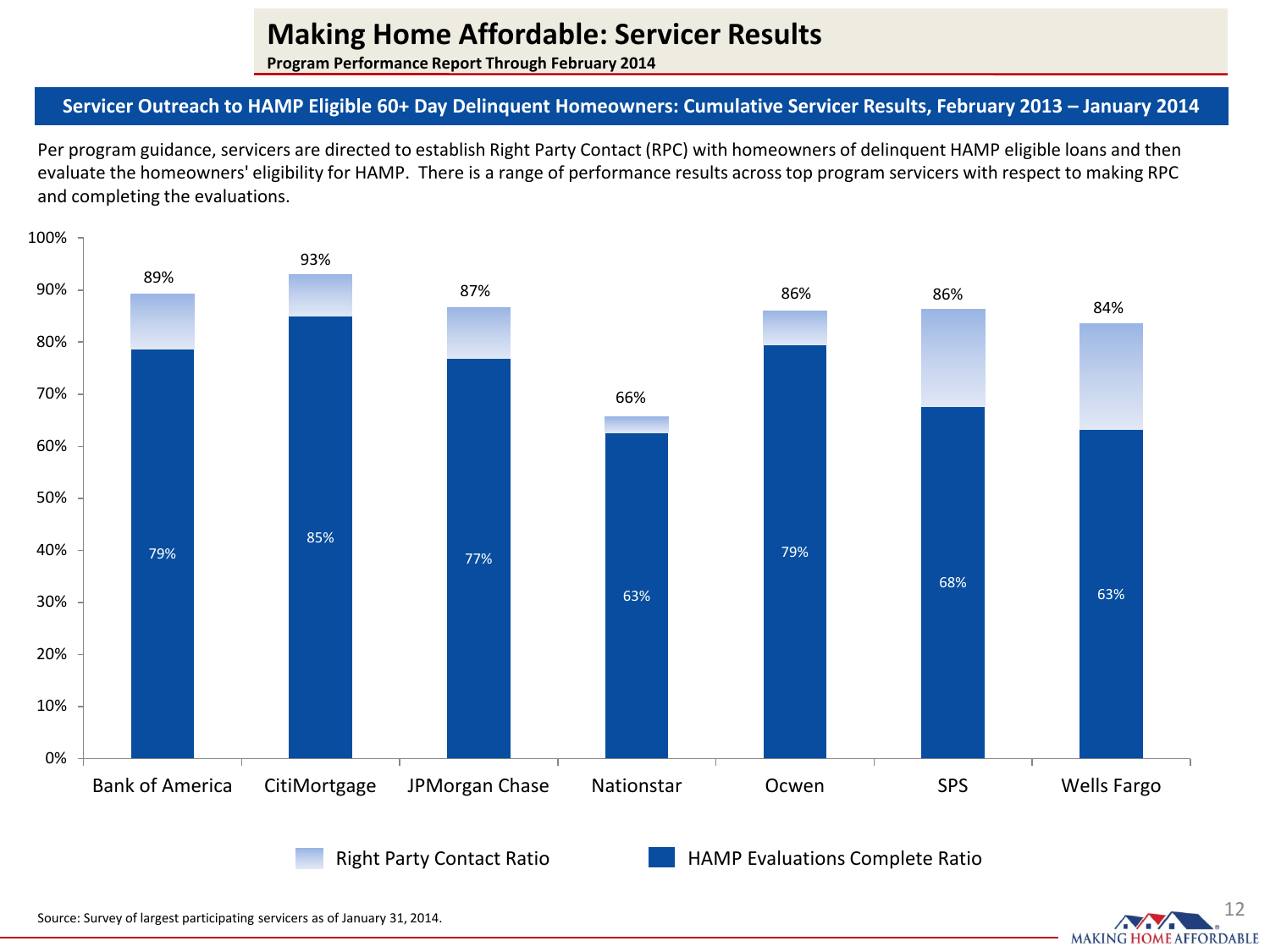**Program Performance Report Through February 2014**

## **HAMP Average Homeowner Delinquency at Trial Start**

Servicers are instructed to follow a series of steps in order to evaluate homeowners for HAMP, including:

- Identifying and soliciting homeowners in the early stages of delinquency;
- Making reasonable efforts to establish right party contact with the homeowners;
- Gathering required documentation once contact is established in order to evaluate the homeowner for a HAMP trial; and,
- Communicating decisions to the homeowner.

Effective October 1, 2011, a new servicer compensation structure exists to encourage servicers to work with struggling homeowners in the early stages of delinquency, with the highest incentives paid for permanent modifications completed when the homeowner is 120 days delinquent or less at the trial start.

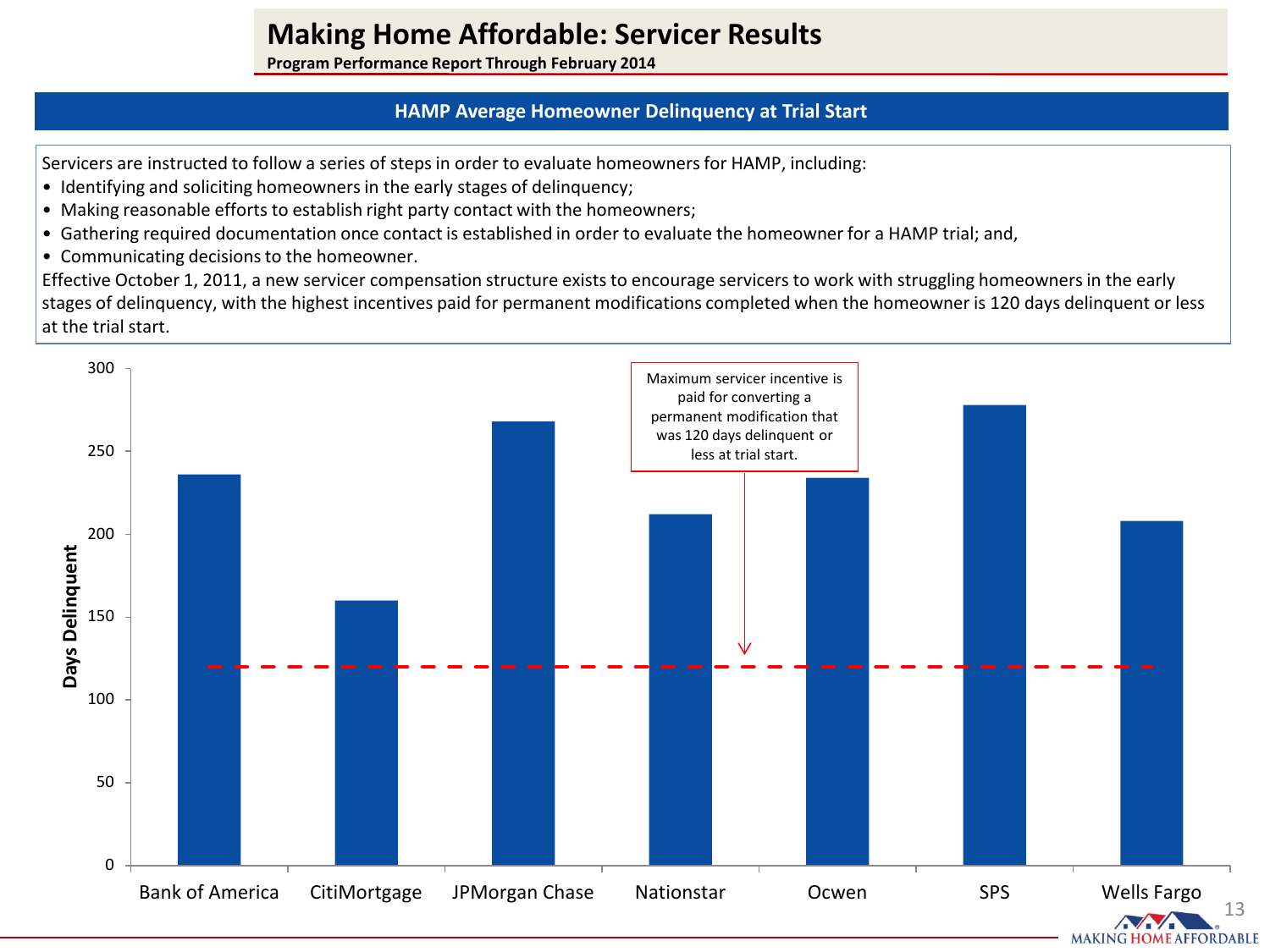**Program Performance Report Through February 2014**

## **HAMP Conversion Rate**

Per program guidelines, effective June 1, 2010, all trials must be started using verified income documentation. Servicers have converted most eligible trials to permanent modifications. Prior to June 1, 2010, some servicers initiated trials using stated income information. Of trials started prior to June 1, 2010, 44% have converted to permanent modifications.



For trials started on or after June 1, 2010 the average length of a trial is 3.5 months.

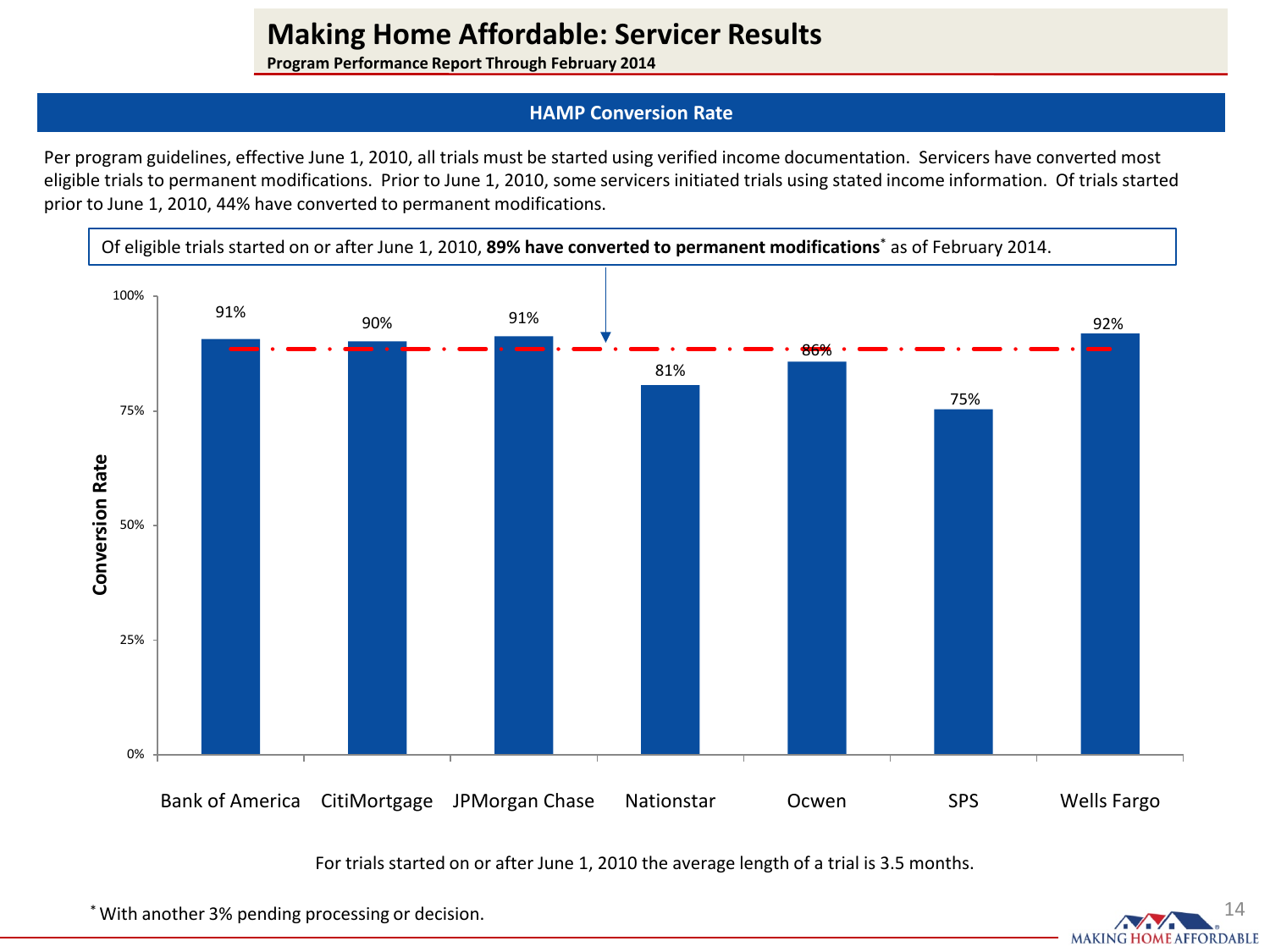**Program Performance Report Through February 2014**

## **Disposition Path of Homeowners Not in HAMP Survey Data For Actions Completed Through January 2014**<sup>12</sup> **(Largest Servicers)**

### **Status of Homeowners Not Accepted for a HAMP Trial or Those Whose HAMP Trial was Cancelled**

- HAMP guidance requires that servicers evaluate homeowners with eligible loans for HAMP, before considering other foreclosure alternatives.
- For those homeowners that did not qualify for HAMP or did not successfully complete the trial period, 58% received an alternative modification or resolved their delinquency.

### **Status of Homeowners with Disqualified HAMP Permanent Modification**

- HAMP guidance requires that a servicer work with a delinquent homeowner in a permanent modification to cure the delinquency.
- In the event the homeowner cannot bring a delinquent HAMP modification current without additional assistance, the servicer is prevented from commencing foreclosure proceedings until the borrower is evaluated for any other loss mitigation action.
- The majority of homeowners who disqualify from a HAMP permanent modification receive an alternative to foreclosure or resolve their delinquency. Approximately one quarter have been referred to foreclosure.

**Servicer** 



**Totals 31,363 12,903 38,067 28,786 72,262 24,551 44,374 252,306**

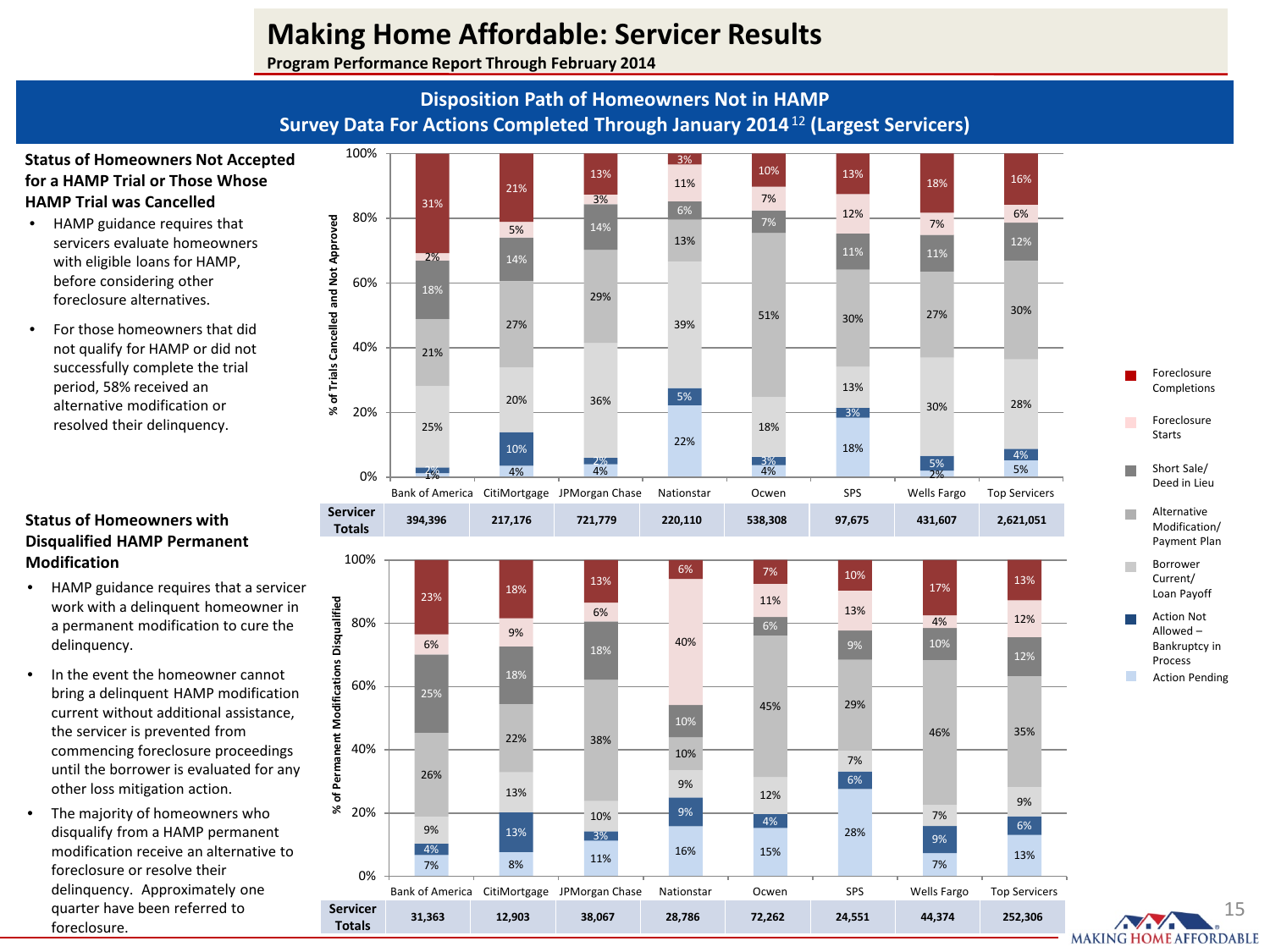**Program Performance Report Through February 2014**

## **Appendix A1: Terms and Methodology**

#### **HAMP Terms and Methodology:**

#### Action Pending:

Includes homeowners who were not approved for a HAMP trial modification, trial loans that have been cancelled or permanent modifications that have been disqualified, but further action has yet to be taken at this time.

#### Average Delinquency at Trial Start:

For all permanent modifications started, the average number of days delinquent as of the trial plan start date. Delinquency is calculated as the number of days between the homeowner's last paid installment before the trial plan and the first payment due date of the trial plan.

#### Back-End Debt-to-Income Ratio:

Ratio of total monthly debt payments (including mortgage principal and interest, taxes, insurance, homeowners association and/or condo fees, plus payments on installment debts, junior liens, alimony, car lease payments and investment property payments) to monthly gross income. Homeowners who have a back-end debt-to-income ratio of greater than 55% are required to seek housing counseling under program guidelines.

#### Conversion Rate:

Ratio of permanent modifications to trials eligible to convert, defined as those three months in trial, or four months if the borrower was at risk of imminent default at trial modification start. Permanent modifications transferred among servicers are credited to the originating servicer. Trial modifications transferred are

reflected in the current servicer's population.

#### Disqualification:

A permanent modification disqualifies from HAMP when the borrower has missed the equivalent of three full monthly payments. Once disqualified, the borrower is no longer eligible to receive HAMP incentives. However, the terms of the permanent modification remain the same, and the servicer will continue to work with the borrower to cure the delinquency or identify other loss mitigation options.

#### Eligible Loans:

Homeowners with HAMP eligible loans, which include conventional loans that were originated on or before January 1, 2009; excludes loans with current unpaid principal balances greater than current conforming loan limits-current unpaid principal balance must be no greater than: \$729,750 for a single-unit property, 2 units: \$934,200, 3 Units: \$1,129,250, 4 Units: \$1,403,400; FHA and VA loans; loans where investor pooling and servicing agreements preclude modification; and manufactured housing loans with title/chattel issues that exclude them from HAMP.

#### Evaluation Complete:

HAMP evaluations complete ratio reflects the share of homeowners who have been evaluated for HAMP as a percent of HAMP eligible loans, excluding homeowners where RPC or HAMP evaluation is no longer needed. Evaluated homeowners include those offered a trial plan, those that are denied or did not accept a trial plan and homeowners that failed to submit a complete HAMP evaluation package by program-specified timelines.

#### Front-End Debt-to-Income Ratio:

Ratio of housing expenses (principal, interest, taxes, insurance and homeowners association and/or condo fees) to monthly gross income.

#### Median Monthly Housing Payment:

Principal and interest payment. Before modification payment is homeowner's current payment at time of evaluation.

#### Payment Plan:

An arrangement with the borrower and servicer that does not involve a formal loan modification.

### RPC:

Right Party Contact (RPC) is achieved when a servicer has successfully communicated directly with the homeowner obligated under the mortgage about resolution of their delinquency in accordance with program guidelines. The RPC ratio reflects the share of homeowners with which the servicer has established RPC as a percent of HAMP eligible loans, excluding homeowners where RPC or HAMP evaluation is no longer needed.

#### Total Active:

Reflects active HAMP trials and permanent modifications.

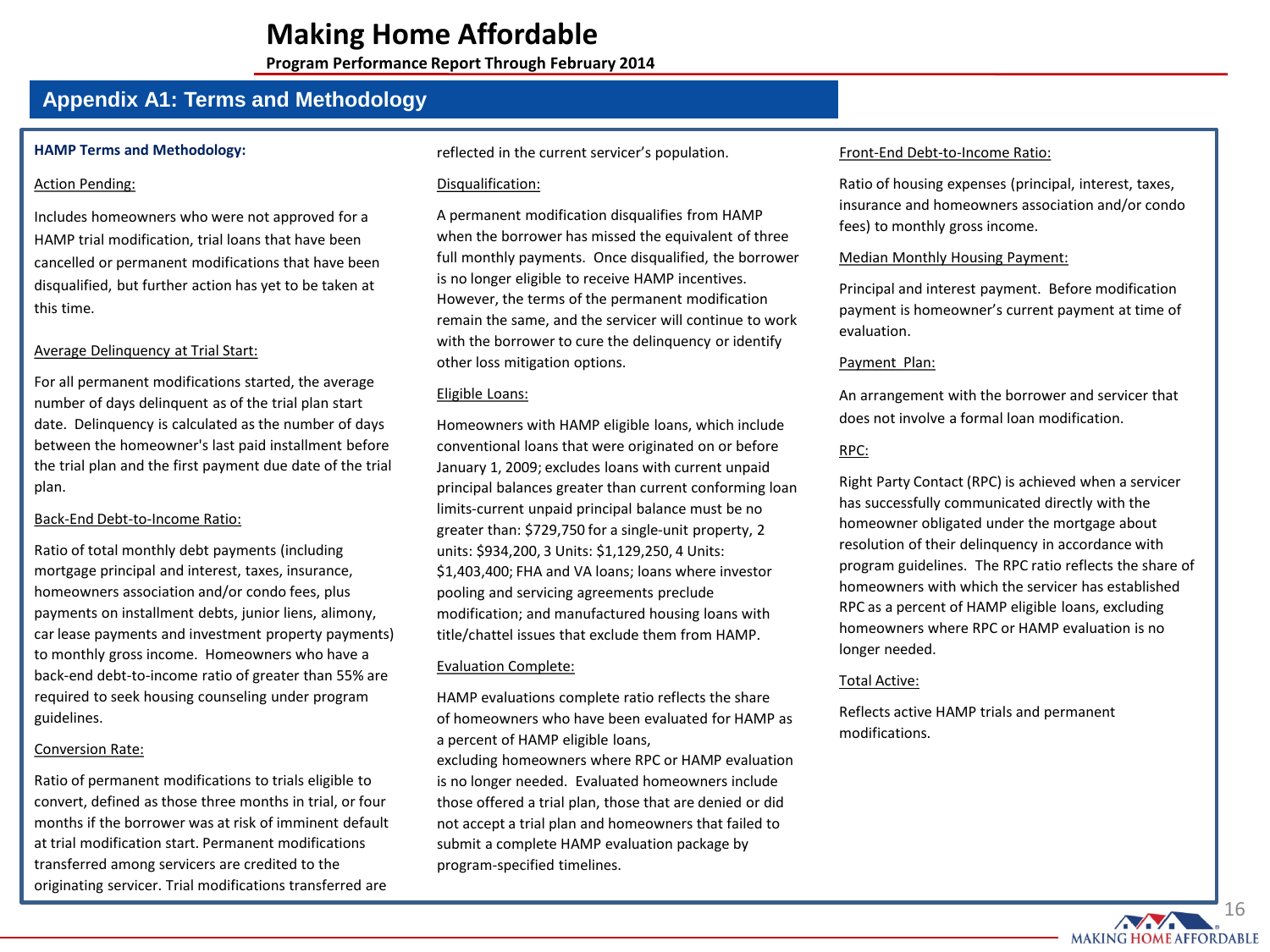**Program Performance Report Through February 2014**

## **Appendix A2: General Program Notes**

#### **General MHA Program Notes:**

- MHA Program Effective Dates: HAMP First Lien: April 6, 2009 PRA: October 1, 2010 2MP: August 13, 2009 HAFA: April 5, 2010
- 1MP, PRA, Treasury FHA-HAMP, RD-HAMP, 2MP, and HAFA Program Metrics: Data includes activity reported into the HAMP system of record through the end of cycle for the current reporting month, though the effective date may occur in the following month.

#### *MHA First Lien Program Notes:*

- MHA First Lien Permanent Modifications Started includes: HAMP Tier 1, HAMP Tier 2, GSE Standard Modifications and both Treasury FHA- and RD-HAMP. HAMP Tier 1 includes both GSE and Non-GSE modifications. The GSEs do no participate in HAMP Tier 2, however the GSE Standard Modification is similar to HAMP Tier 2. FHA-HAMP and RD-HAMP are similar to HAMP Tier 1.
- GSE Standard Modification data is provided by Fannie Mae and Freddie Mac as of February 2014. The GSEs undertake other foreclosure prevention activities beyond their participation in MHA which is not reflected in this report. Per the Federal Housing Finance Agency's Foreclosure Prevention Report for the Fourth Quarter of 2013, since 4Q 2008, the GSEs have completed nearly 1.6 million permanent modifications, which includes their activity under

MHA. Please visit www.FHFA.gov for the complete FHFA report.

*Treasury FHA-HAMP Program Notes:* 

The FHA undertakes other foreclosure prevention activities beyond their participation in MHA which is not reflected in this report. As reported in the March 2014 edition of the Obama Administration's Housing Scorecard, FHA has offered more than 2.2 million loss mitigation and early delinquency interventions through February 2014 since April 2009, which includes their activity under MHA.

#### *2MP Program Notes:*

- Number of modifications started is net of cancellations, which are primarily due to servicer data corrections.
- 2MP loans previously reported under top servicers that were transferred to or acquired by nonparticipating 2MP servicers are reflected in "Other Servicers."
- Borrowers with an active 1MP permanent modification who have also received a 2MP modification realize a higher monthly payment reduction on their first lien compared to the overall population of 1MP borrowers as the median first lien unpaid principal balance is higher.

*HAFA Program Notes:*

• Unless otherwise noted, HAFA Transactions Completed includes GSE activity under the MHA program in addition to the GSE Standard HAFA

program implemented in November 2012. GSE Standard HAFA data provided by Fannie Mae and Freddie Mac as of February 2014. It does not include other GSE short sale and deed-in-lieu activity outside the HAFA program. Per the Federal Housing Finance Agency's Foreclosure Prevention Report for the Fourth Quarter of 2013, since 4Q 2008 the GSEs have completed more than 550,000 short sales and deed-in-lieu of foreclosure actions, which includes their activity under MHA. Please visit www.FHFA.gov for the complete FHFA report.

The debt relief represents the obligation relieved by the short sale or deed-in-lieu transaction and is calculated as the unpaid principal balance and allowable transactions costs less the property sales price. The allowable transaction costs may include release of any subordinate lien, borrower relocation assistance, sales commission, and closing costs for taxes, title, and attorney fees.

#### *PRA Program Notes:*

• Eligible loans include those receiving evaluation under HAMP PRA guidelines plus loans that did not require an evaluation but received principal reduction on their modification.

#### *UP Program Notes:*

• Data is as reported by servicers via survey for UP participation through January 31, 2014.

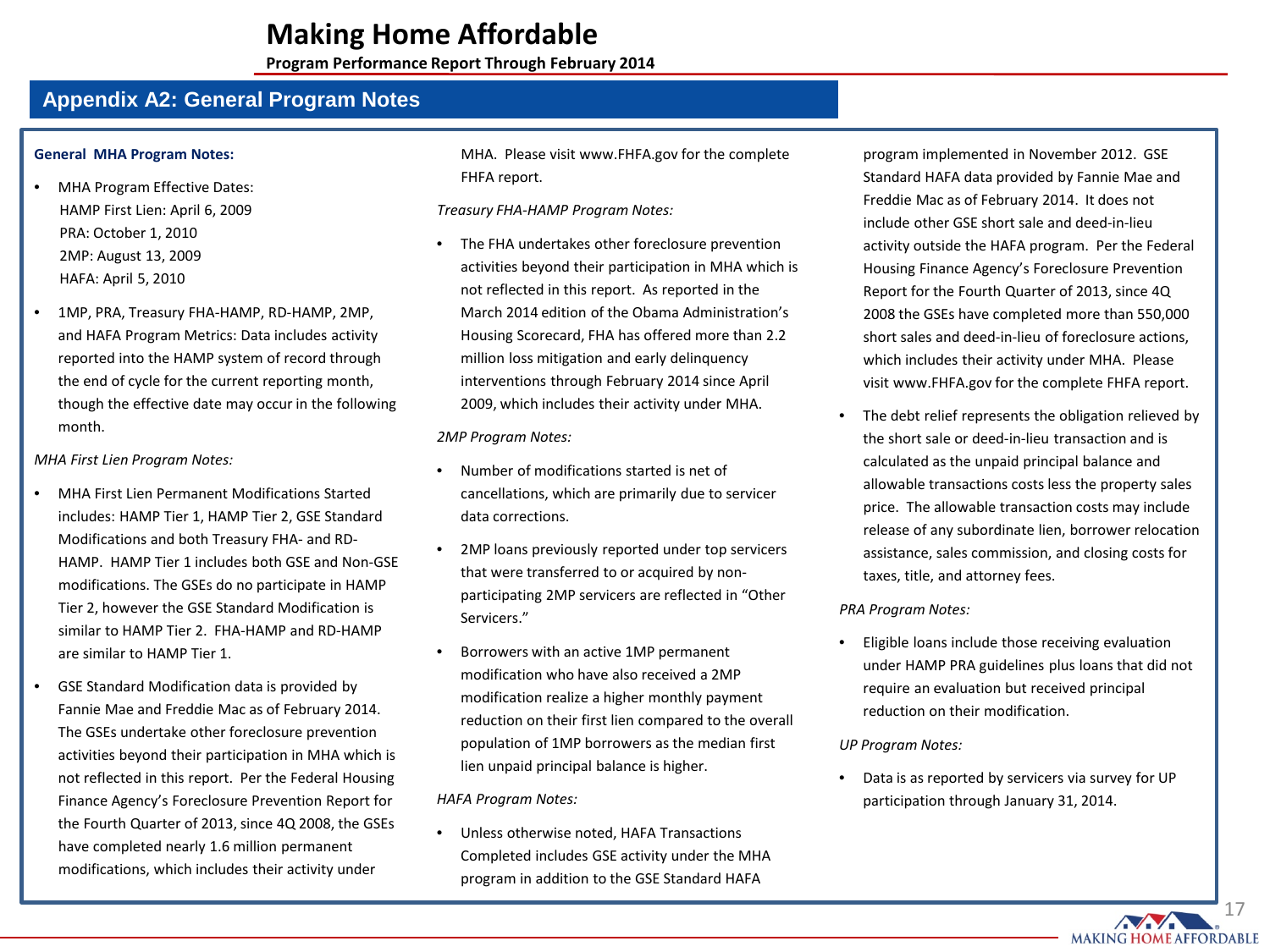**Program Performance Report Through February 2014**

## **Appendix A3: End Notes**

#### **SUMMARY AND PROGRAM RESULTS :**

- 1. This does not include trial modifications that have cancelled or not yet converted to permanent modifications, or HAFA transactions started but not yet completed .
- 2. Servicers may enter new trial modifications into the HAMP system of record at any time.
- 3. Includes some modifications with additional principal reduction outside of HAMP PRA.
- 4. Under HAMP PRA, principal reduction vests over a 3-year period. The amounts noted reflect the entire amount that may be forgiven.
- 5. Principal amount reduced as a percentage of before -modification UPB, excluding capitalization.
- 6. Subject to investor restrictions. Effective February 1, 2013, Supplemental Directive 12 -09 expanded the acceptable DTI range for Tier 2 to 10 -55%.
- 7. For active permanent modifications. Median % reflects percent of the median monthly payment before modification .

#### **SERVICER RESULTS:**

- 8. As reported into the HAMP system of record by servicers. Excludes Treasury FHA -HAMP modifications. Totals reflect impact of servicing transfers. Servicers may enter new trial modifications into the HAMP system of record at any time.
- 9. While both GSE and non -GSE loans are eligible for HAMP, at the present time due to GSE policy, servicers can only offer PRA on non -GSE modifications under HAMP. Servicer volume can

vary based on the investor composition of the servicer's portfolio and respective policy with regards to PRA.

- 10. Includes Non -GSE activity under the MHA program only. Servicer GSE program data not available .
- 11. These figures may include trial modifications that have been converted to permanent modifications, but not reported as such in the HAMP system of record. Additionally, servicers may process cancellations of permanent modifications for reasons, including but not limited to, data corrections, loan repurchase agreements, etc. This process requires reverting the impacted permanent modifications to trials in the HAMP system of record with re -boarding of some of these permanent modifications in subsequent reporting periods. Prior to being re -boarded as permanent modifications, these modifications are reported as Active Trials.
- 12. Data is as reported by servicers for actions completed through January 31, 2014 and reflects the status of homeowners as of that date; a homeowner's status may change over time. Survey data is not subject to the same data quality checks as data uploaded into the HAMP system of record. Excludes cancellations and disqualifications pending data corrections and loans otherwise removed from servicing portfolios.

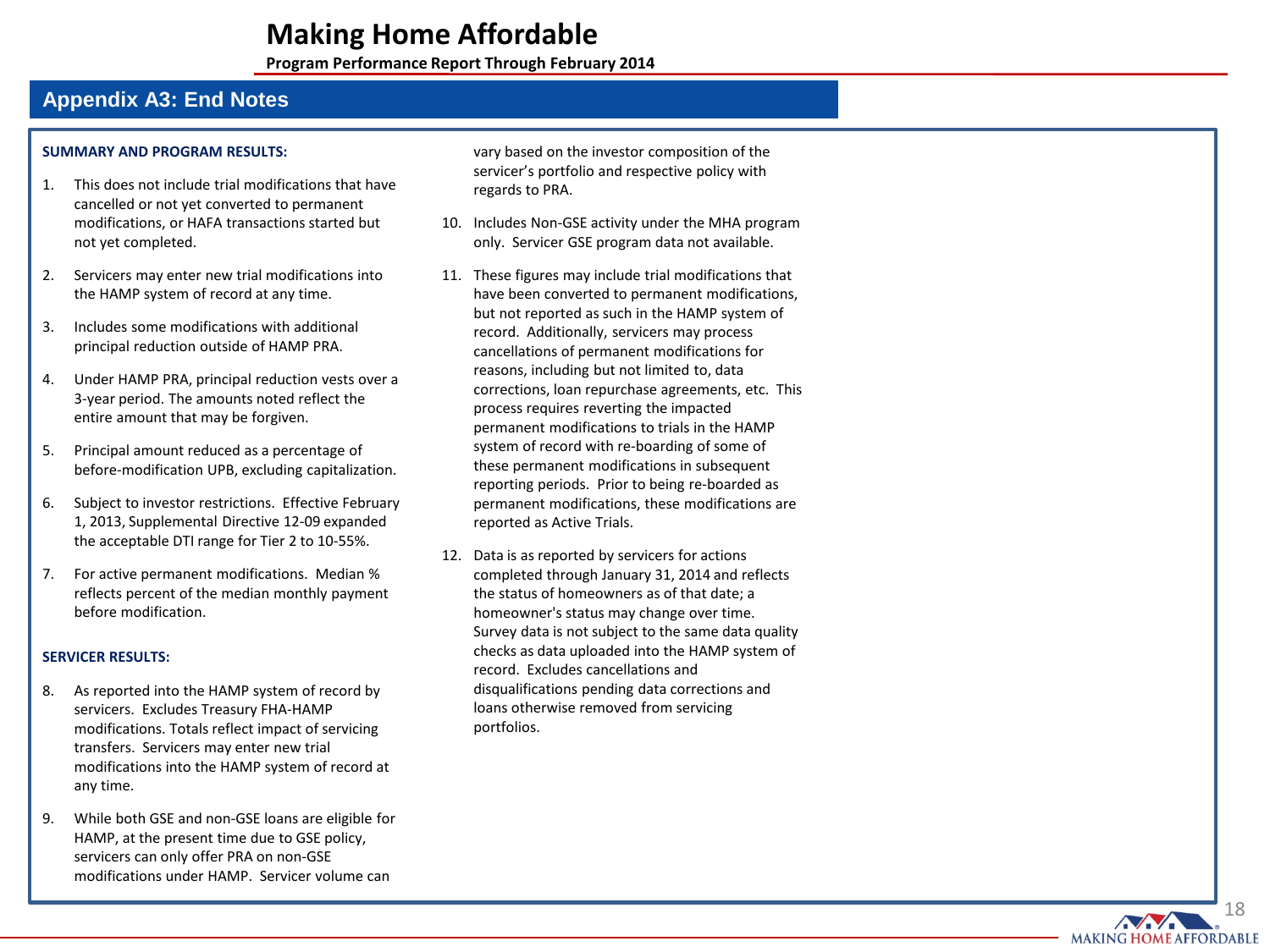**Program Performance Report Through February 2014**

## **Appendix A4: Non-GSE Participants in HAMP**

Servicers participating in the HAMP First Lien Modification Program may also offer additional support for homeowners, including Home Affordable Foreclosure Alternatives (HAFA), a forbearance for unemployed borrowers through the Unemployment Program (UP), and Principal Reduction Alternative (PRA).

Effective October 3, 2010, the ability to make new financial commitments under the Troubled Asset Relief Program (TARP) terminated, and consequently no new Servicer Participation Agreements may be executed. In addition, effective June 25, 2010, no new housing programs may be created under TARP.

| Allstate Mortgage Loans &              | <b>Hartford Savings Bank</b>           | PNC Mortgage <sup>4</sup>             |
|----------------------------------------|----------------------------------------|---------------------------------------|
| Investments, Inc.                      | Hillsdale County National Bank         | Purdue Employees Federal Credit       |
| AMS Servicing, LLC                     | <b>Horicon Bank</b>                    | Union                                 |
| Bank of America, N.A. <sup>1</sup>     | IC Federal Credit Union                | QLending, Inc.                        |
| <b>Bank United</b>                     | Idaho Housing and Finance Association  | <b>Residential Credit Solutions</b>   |
| Bayview Loan Servicing, LLC            | iServe Residential Lending LLC         | RG Mortgage Corporation               |
| Carrington Mortgage Services, LLC      | iServe Servicing Inc.                  | RoundPoint Mortgage Servicing         |
| CCO Mortgage                           | JPMorgan Chase Bank, N.A. <sup>2</sup> | Corporation                           |
| Central Florida Educators Federal      | Lake City Bank                         | <b>Schools Financial Credit Union</b> |
| Credit Union                           | Liberty Bank and Trust Co.             | Select Portfolio Servicing, Inc.      |
| CitiMortgage, Inc.                     | Los Alamos National Bank               | Servis One Inc., dba BSI Financial    |
| <b>Citizens 1st National Bank</b>      | Magna Bank                             | Services, Inc.                        |
| Community Bank & Trust Company         | Marix Servicing, LLC                   | Specialized Loan Servicing, LLC       |
| <b>CUC Mortgage Corporation</b>        | Midland Mortgage Company               | <b>Sterling Savings Bank</b>          |
| DuPage Credit Union                    | Midwest Community Bank                 | <b>Technology Credit Union</b>        |
| Fay Servicing, LLC                     | <b>Mission Federal Credit Union</b>    | The Golden 1 Credit Union             |
| Fidelity Homestead Savings Bank        | Mortgage Center, LLC                   | U.S. Bank National Association        |
| First Bank                             | Nationstar Mortgage LLC                | <b>United Bank</b>                    |
| First Financial Bank, N.A.             | Navy Federal Credit Union              | United Bank Mortgage Corporation      |
| Franklin Credit Management             | Ocwen Loan Servicing, LLC <sup>3</sup> | Vantium Capital, Inc.                 |
| Corporation                            | OneWest Bank                           | Vist Financial Corp.                  |
| <b>Glass City Federal Credit Union</b> | <b>ORNL Federal Credit Union</b>       | Wells Fargo Bank, N.A. <sup>5</sup>   |
| Great Lakes Credit Union               | Pathfinder Bank                        | Yadkin Valley Bank                    |
| Greater Nevada Mortgage Services       | PennyMac Loan Services, LLC            |                                       |
| Green Tree Servicing LLC               | PNC Bank, National Association         |                                       |

<sup>1</sup> Bank of America, N.A. includes all loans previously reported under BAC Home Loans Servicing LP, Home Loan Services and Wilshire Credit Corporation.

Bank. <sup>4</sup> Formerly National City Bank.

<sup>2</sup> JPMorgan Chase Bank, N.A. includes all loans previously reported under EMC Mortgage Corporation. <sup>5</sup> Wells Fargo Bank, N.A. includes all loans previously reported under Wachovia Mortgage, FSB.<br><sup>3</sup> Ocwen Loan Servicing,

Homeward Residential, Inc., GMAC Mortgage, LLC and also reflects recent acquisitions from OneWest